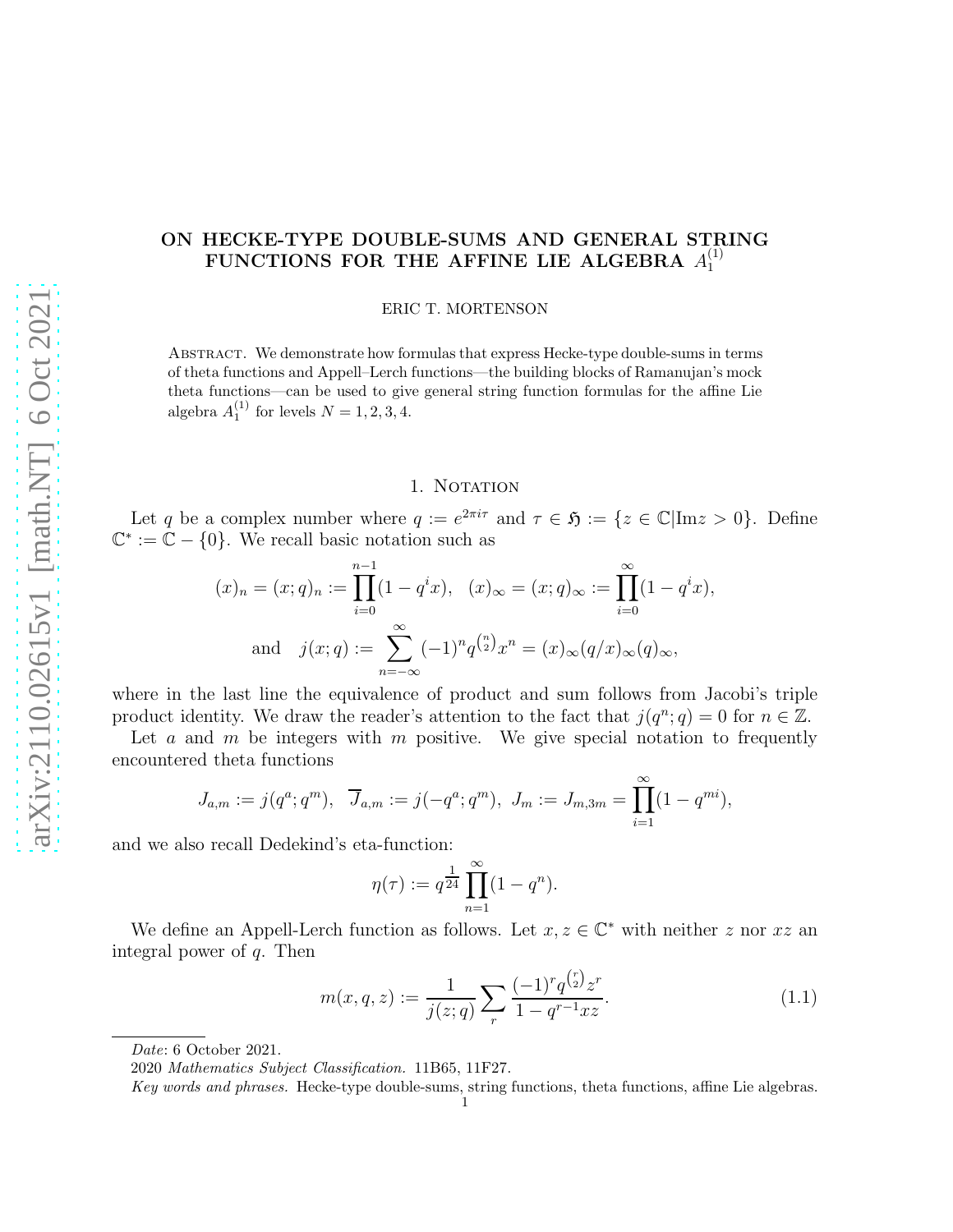Lastly, we recall a useful form of a Hecke-type double-sum [\[6\]](#page-26-0). Let  $x, y \in \mathbb{C}^*$ , then

$$
f_{a,b,c}(x,y,q) := \left(\sum_{r,s \ge 0} - \sum_{r,s < 0} \right) (-1)^{r+s} x^r y^s q^{a\binom{r}{2} + brs + c\binom{s}{2}},\tag{1.2}
$$

where we can also write

$$
f_{a,b,c}(x,y,q) = \sum_{\substack{r,s \in \mathbb{Z} \\ \text{sg}(r) = \text{sg}(s)}} \text{sg}(r)(-1)^{r+s} x^r y^s q^{a\binom{r}{2} + brs + c\binom{s}{2}}, \text{ sg}(r) := \begin{cases} 1 & \text{if } r \ge 0, \\ -1 & \text{if } r < 0. \end{cases} \tag{1.3}
$$

### 2. INTRODUCTION

In [\[10\]](#page-26-1), Kac and Peterson give several examples of string functions for affine Lie algebras of type  $A_1^{(1)}$  $_1^{(1)}$  that have beautiful evaluations in terms of theta functions. See also [\[11,](#page-26-2) [12\]](#page-26-3). Their string functions are closely related to the real quadratic fields  $\mathbb{Q}(\sqrt{m(m+2)})$ . Indeed, if we fix a positive integer  $m$ , their string functions are of the form [\[10,](#page-26-1) p. 260]:

$$
\eta(\tau)^{3} c_{\lambda}^{\Lambda}(\tau) = \sum_{\substack{(x,y)\in\mathbb{R}^{2} \\ -|x| < y \leq |x| \\ (x,y) \text{ or } (1/2-x, 1/2+y) \in ((N+1)/2(m+2), n/2m) + \mathbb{Z}^{2}}} \text{sg}(x) q^{(m+2)x^{2} - my^{2}}, \tag{2.1}
$$

where N and n are integers with  $n \equiv N \pmod{2}$ . Here we will change the notation from  $c_{\lambda}^{\Lambda}(\tau)$  and write

$$
c_{N-m,m}^{N-\ell,\ell}(\tau),\tag{2.2}
$$

where we have replaced Kac and Peterson's notation  $(n, N, m)$  with  $(m, \ell, N)$  of [\[13\]](#page-26-4). In this form, m and  $\ell$  parametrize the maximal (resp. highest) weight in terms of the fundamental weights of the affine Kac–Moody algebra  $\mathfrak{g}=A_1^{(1)}$  $_1^{(1)}$ . See [\[10\]](#page-26-1) and [\[13\]](#page-26-4) for more details on string functions.

From [\[13\]](#page-26-4) we recall that  $m, \ell, N$  are integers with  $N \geq 1, \ell \in \{0, 1, 2, ..., N\}$ , and  $m \equiv \ell \pmod{2}$ . From [\[10,](#page-26-1) p. 260], [\[13\]](#page-26-4) we find that

$$
c_{N-m,m}^{N-\ell,\ell} := C_{m,\ell}^{N}(q) = q^{s(m,\ell,N)} \cdot C_{m,\ell}^{N}(q),
$$
\n(2.3)

where

$$
\mathcal{C}_{m,\ell}^{N}(q) = \frac{1}{J_1^3} \sum_{j \in \mathbb{Z}} \sum_{i \in \mathbb{N}} (-1)^i q^{\frac{1}{2}i(i+m) + j((N+2)j+\ell+1)} \times \left\{ q^{\frac{1}{2}i(2(N+2)j+\ell+1)} - q^{-\frac{1}{2}i(2(N+2)j+\ell+1)} \right\}, \quad (2.4)
$$

and

$$
s(m, \ell, N) := -\frac{1}{8} + \frac{(\ell + 1)^2}{4(N + 2)} - \frac{m^2}{4N}.
$$
\n(2.5)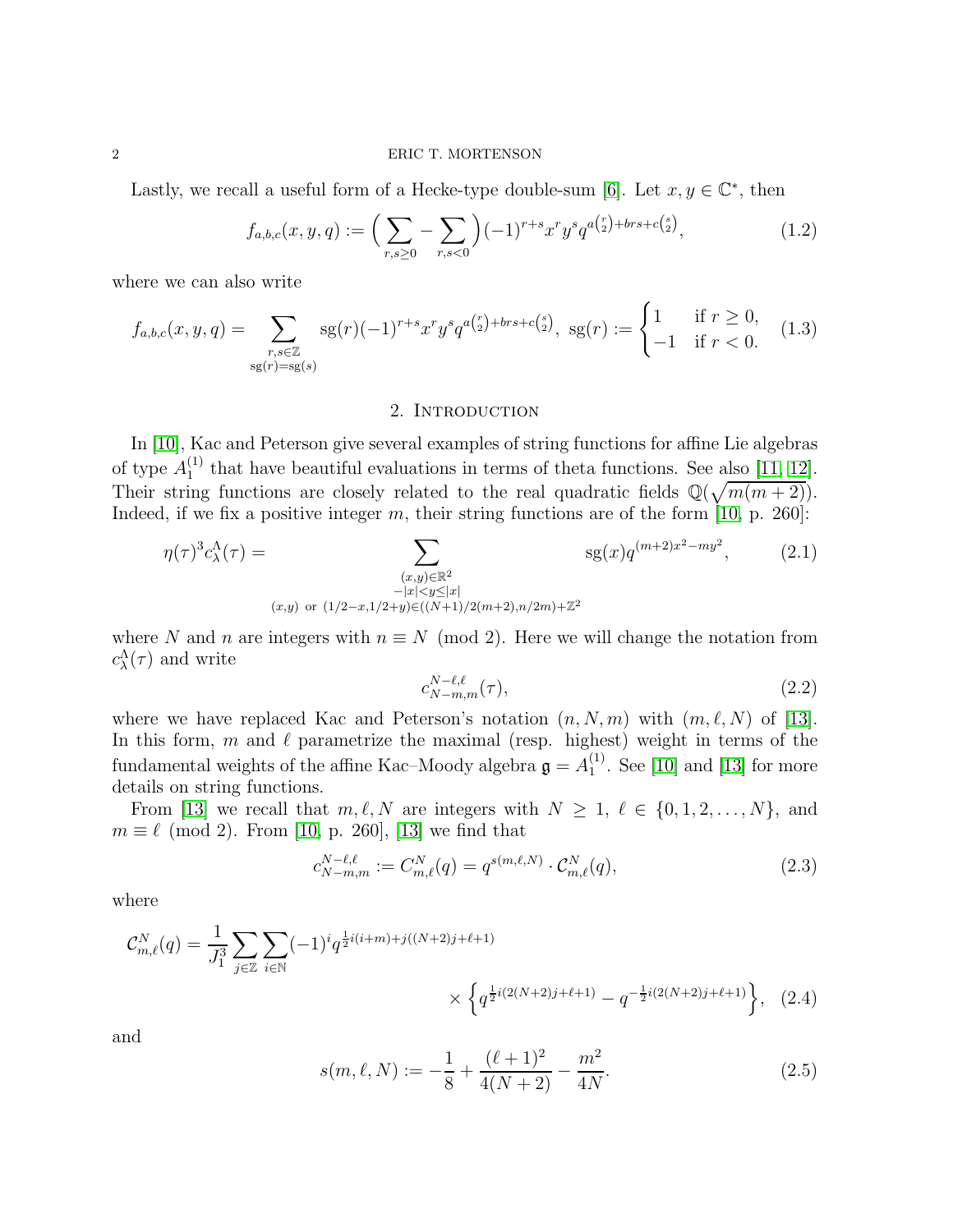In [\[9\]](#page-26-5) we derived the useful form:

<span id="page-2-1"></span><span id="page-2-0"></span>
$$
\mathcal{C}_{m,\ell}^N(q) = \frac{1}{J_1^3} \cdot f_{1,1+N,1}(q^{1+\frac{1}{2}(m+\ell)}, q^{1-\frac{1}{2}(m-\ell)}, q). \tag{2.6}
$$

Identity  $(2.6)$  is very useful in computing the modularity of string functions. In [\[6\]](#page-26-0), one finds many formulas where Hecke-type double-sums are expressed in terms of Appell-Lerch functions and theta functions. Appell–Lerch functions are the building blocks of Ramanujan's mock theta functions. A simple example of general results found in [\[6\]](#page-26-0) reads

$$
f_{1,2,1}(x,y,q) = j(y;q)m\left(\frac{q^2x}{y^2},q^3,-1\right) + j(x;q)m\left(\frac{q^2y}{x^2},q^3,-1\right) \tag{2.7}
$$

$$
-\frac{yJ_3^3j(-x/y;q)j(q^2xy;q^3)}{\overline{J}_{0,3}j(-qy^2/x;q^3)j(-qx^2/y;q^3)}.
$$

Such double-sum formulas provide a straightforward method for proving identities for Ramanujan's mock theta functions; in particular, the formulas give new proofs of the mock theta conjectures [\[4,](#page-26-6) [5,](#page-26-7) [6\]](#page-26-0). As an example, one sees from [\(2.7\)](#page-2-1) that

$$
f_{1,2,1}(q,q,q) = j(q;q)m(q,q^3,-1) + j(q;q)m(q,q^3,-1) - \frac{1}{\overline{J}_{0,3}} \cdot \frac{qJ_3^3 \overline{J}_{0,1} J_{4,3}}{\overline{J}_{2,3}^2}
$$
(2.8)  
= 0 + 0 + J<sub>1</sub><sup>2</sup> = J<sub>1</sub><sup>2</sup>,

where we remind the reader that  $j(x; q) = 0$  if and only if x is an integral power of q.

String functions satisfy many symmetries [\[13\]](#page-26-4):

<span id="page-2-4"></span><span id="page-2-2"></span>
$$
C_{m,\ell}^N(q) = C_{-m,\ell}^N(q),\tag{2.9}
$$

$$
C_{m,\ell}^N(q) = C_{2N-m,\ell}^N(q),\tag{2.10}
$$

<span id="page-2-3"></span>
$$
C_{m,\ell}^N(q) = C_{N-m,N-\ell}^N(q). \tag{2.11}
$$

Looking for a computationally easier approach to using  $(2.6)$  and formulas found in [\[6\]](#page-26-0) led to new symmetries. The author, Postnova, and Solovyev found [\[9\]](#page-26-5):

**Theorem 2.1.** [\[9,](#page-26-5) Theorem 1.1] We have

$$
C_{m,\ell}^{2K}(q) \pm C_{2K-m,\ell}^{2K}(q) = \frac{q^{s(m,\ell,2K)}}{J_1^3} \Big(f_{K+1,K+1,1}(\pm q^{1+\frac{1}{2}(K+\ell)}, q^{1+\frac{1}{2}(m+\ell)}, q) \Big) \pm q^{\frac{1}{2}(K-\ell)} f_{K+1,K+1,1}(\pm q^{1+\frac{1}{2}(3K-\ell)}, q^{1+K+\frac{1}{2}(m-\ell)}, q) \Big).
$$
\n(2.12)

Corollary 2.2. [\[9,](#page-26-5) Corollary 1.2] We have

$$
C_{m,K}^{2K}(q) = \frac{q^{s(m,K,2K)}}{J_1^3} f_{K+1,K+1,1}(q^{K+1}, q^{1+\frac{1}{2}(m+K)}, q). \tag{2.13}
$$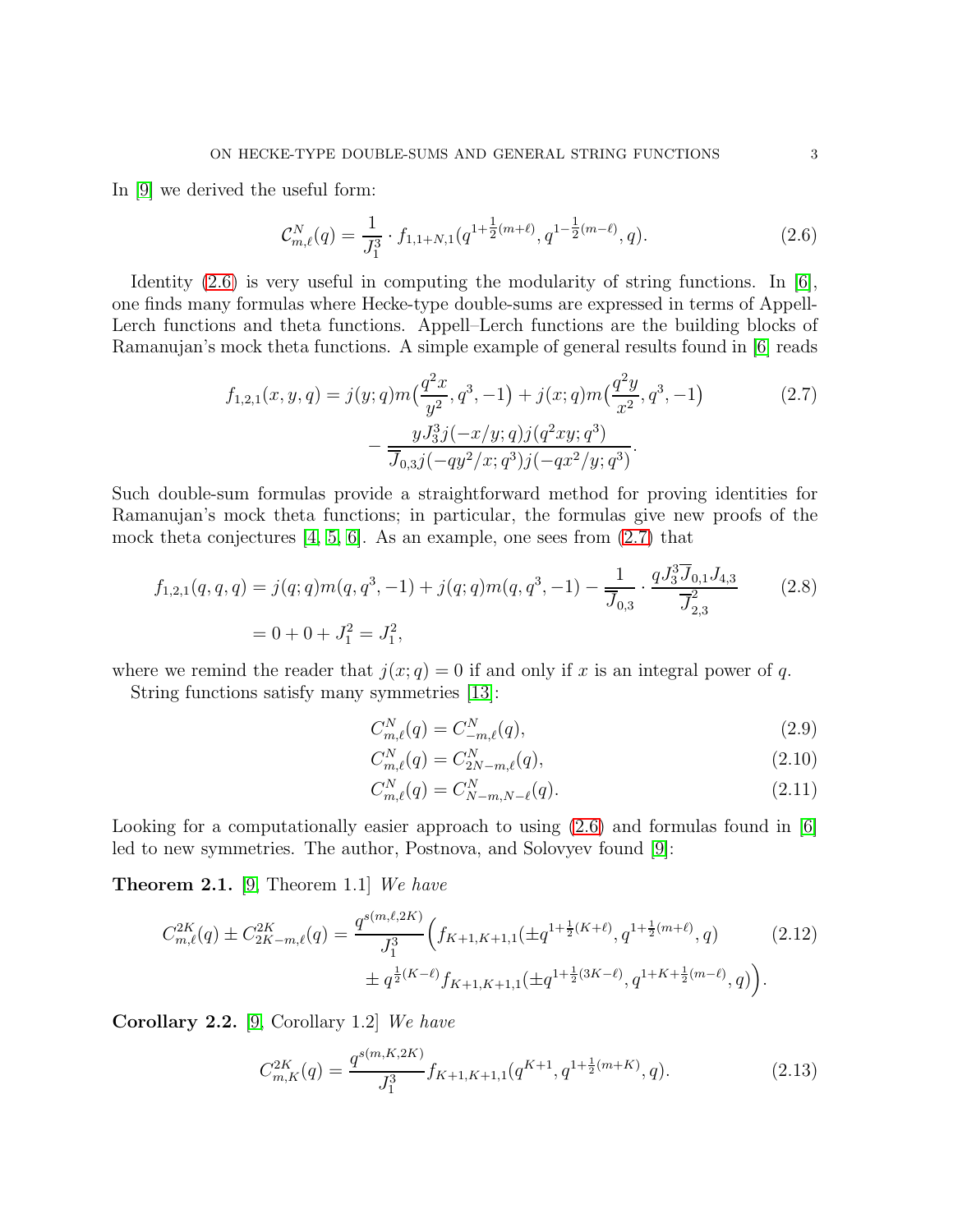**Corollary 2.3.** [\[9,](#page-26-5) Corollary 1.3] For  $K \equiv \ell \pmod{2}$ , we have

$$
C_{K,\ell}^{2K}(q) = \frac{q^{s(K,\ell,2K)}}{J_1^3} f_{K+1,K+1,1}(q^{1+\frac{1}{2}(K+\ell)}, q^{1-\frac{1}{2}(K-\ell)}, q). \tag{2.14}
$$

In this paper, we will use the relation [\(2.6\)](#page-2-0), the double-sum formulas of [\[6\]](#page-26-0), and the new string function symmetries of [\[9\]](#page-26-5) to give general string functions identities. In particular we will prove general string function identities for levels  $N = 1, 2, 3, 4$ :

<span id="page-3-0"></span>**Theorem 2.4.** For  $\ell \in \{0, 1\}$  and  $m \equiv \ell \pmod{2}$ , we have

$$
q^{-\frac{1}{4}(m^2 - \ell^2)} J_1^3 \mathcal{C}_{m,\ell}^1(q) = J_1^2. \tag{2.15}
$$

<span id="page-3-1"></span>**Theorem 2.5.** For  $\ell \in \{0, 1, 2\}$ ,  $0 \le m < 4$ ,  $m \equiv \ell \pmod{2}$ , we have

<span id="page-3-3"></span>
$$
q^{-\frac{1}{8}(m^2-\ell^2)} J_1^3 \mathcal{C}_{m,\ell}^2(q) = \begin{cases} J_{1,2} \overline{J}_{3,8} & \text{if } \ell = 0, m = 0, \\ q^{\frac{1}{2}} J_{1,2} \overline{J}_{1,8} & \text{if } \ell = 0, m = 2, \\ J_1 J_2 & \text{if } \ell = 1, m = 1, 3, \\ q^{\frac{1}{2}} J_{1,2} \overline{J}_{1,8} & \text{if } \ell = 2, m = 0, \\ J_{1,2} \overline{J}_{3,8} & \text{if } \ell = 2, m = 2. \end{cases} \tag{2.16}
$$

<span id="page-3-2"></span>**Theorem 2.6.** For  $\ell \in \{0, 1, 2, 3\}$ ,  $0 \le m < 6$ ,  $m \equiv \ell \pmod{2}$ , we have

<span id="page-3-4"></span>
$$
q^{-\frac{1}{12}(m^2-\ell^2)} J_1^3 C_{m,\ell}^3(q) = \begin{cases} \theta_0(q) & \text{if } \ell = 0, m = 0, \\ \theta_3(q) & \text{if } \ell = 0, m = 2, 4, \\ \theta_1(q) & \text{if } \ell = 1, m = 1, 5, \\ \theta_2(q) & \text{if } \ell = 1, m = 3, \\ \theta_2(q) & \text{if } \ell = 2, m = 0, \\ \theta_1(q) & \text{if } \ell = 2, m = 2, 4, \\ \theta_3(q) & \text{if } \ell = 3, m = 1, 5, \\ \theta_0(q) & \text{if } \ell = 3, m = 3, \end{cases} (2.17)
$$

where

$$
\theta_i(q) := \begin{cases} J_1 \cdot (J_{8,15} - q J_{2,15}) & \text{for } i = 0, \\ J_1 J_{6,15} & \text{for } i = 1, \\ q^{\frac{1}{3}} J_1 \cdot (J_{11,15} + q J_{1,15}) & \text{for } i = 2, \\ q^{\frac{2}{3}} J_1 J_{3,15} & \text{for } i = 3. \end{cases}
$$
(2.18)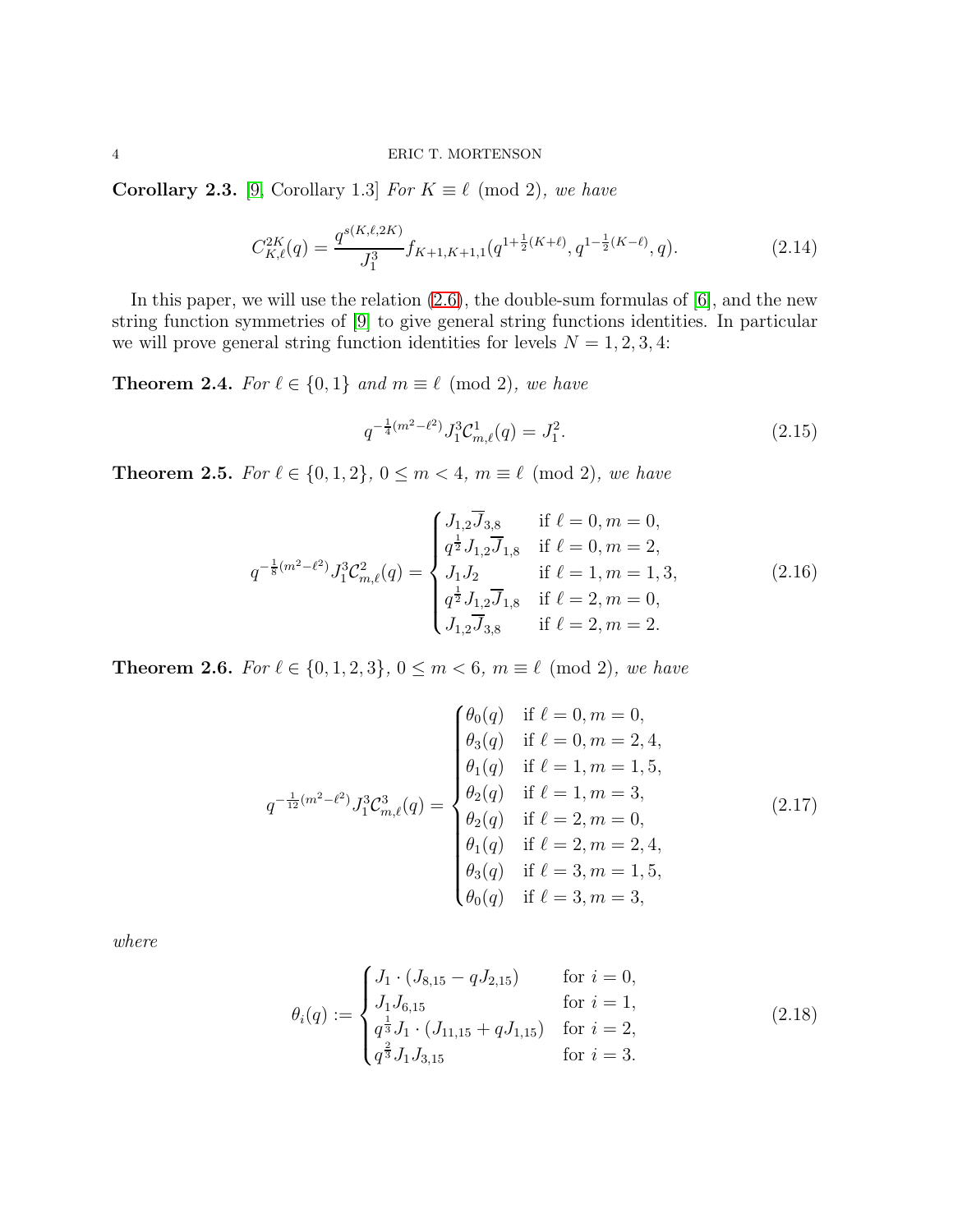<span id="page-4-0"></span>**Theorem 2.7.** For  $\ell \in \{0, 1, 2, 3, 4\}$ , 0 ≤ m < 8, and m  $\equiv \ell \pmod{2}$ , we have

<span id="page-4-4"></span>
$$
q^{-\frac{1}{16}(m^2-\ell^2)} J_1^3 C_{m,\ell}^4(q) = \begin{cases} \theta_0(q) & \text{if } \ell = 0, m = 0, \\ \theta_2(q) & \text{if } \ell = 0, m = 2, 6, \\ \theta_1(q) & \text{if } \ell = 0, m = 4, \\ \theta_3(q) & \text{if } \ell = 1, m = 1, 7, \\ \theta_4(q) & \text{if } \ell = 1, m = 3, 5, \\ \theta_5(q) & \text{if } \ell = 2, m = 0, 4, \\ \theta_6(q) & \text{if } \ell = 2, m = 2, 6, \\ \theta_4(q) & \text{if } \ell = 3, m = 1, 7, \\ \theta_3(q) & \text{if } \ell = 3, m = 3, 5, \\ \theta_1(q) & \text{if } \ell = 4, m = 0, \\ \theta_2(q) & \text{if } \ell = 4, m = 2, 6, \\ \theta_0(q) & \text{if } \ell = 4, m = 4, \end{cases} (2.19)
$$

where

$$
\theta_{i}(q) := \begin{cases}\n\frac{1}{2} \cdot (J_{1} \overline{J}_{3,6} + J_{1} J_{1,2}) & \text{for } i = 0, \\
\frac{1}{2} \cdot (J_{1} \overline{J}_{3,6} - J_{1} J_{1,2}) & \text{for } i = 1, \\
q^{\frac{3}{4}} J_{1} \overline{J}_{6,24} & \text{for } i = 2, \\
J_{1} \overline{J}_{3,8} & \text{for } i = 3, \\
q^{\frac{1}{2}} J_{1} \overline{J}_{1,8} & \text{for } i = 4, \\
\frac{1}{4} J_{1} \overline{J}_{1,6} & \text{for } i = 5, \\
J_{1,4} J_{6,12} & \text{for } i = 6.\n\end{cases}
$$
\n(2.20)

We then demonstrate how the general string function identities give as special cases examples found in [\[10,](#page-26-1) p. 220]: Level 2:

<span id="page-4-5"></span><span id="page-4-3"></span><span id="page-4-2"></span><span id="page-4-1"></span>
$$
c_{20}^{20} - c_{02}^{20} = \eta(\tau)^{-2} \eta(\tau/2). \tag{2.21a}
$$

Level 3:

$$
c_{12}^{30} = \eta(\tau)^{-2} q^{27/40} \prod_{\substack{n \ge 1 \\ n \not\equiv \pm 2 \pmod{5}}} (1 - q^{3n}),
$$
 (2.22a)

$$
c_{30}^{30} - c_{12}^{30} = \eta(\tau)^{-2} q^{1/120} \prod_{\substack{n \ge 1 \\ n \not\equiv \pm 1 \pmod{5}}} (1 - q^{n/3}), \tag{2.22b}
$$

$$
c_{21}^{21} - c_{03}^{21} = \eta(\tau)^{-2} q^{3/40} \prod_{\substack{n \ge 1 \\ n \not\equiv \pm 2 \pmod{5}}} (1 - q^{n/3}). \tag{2.22c}
$$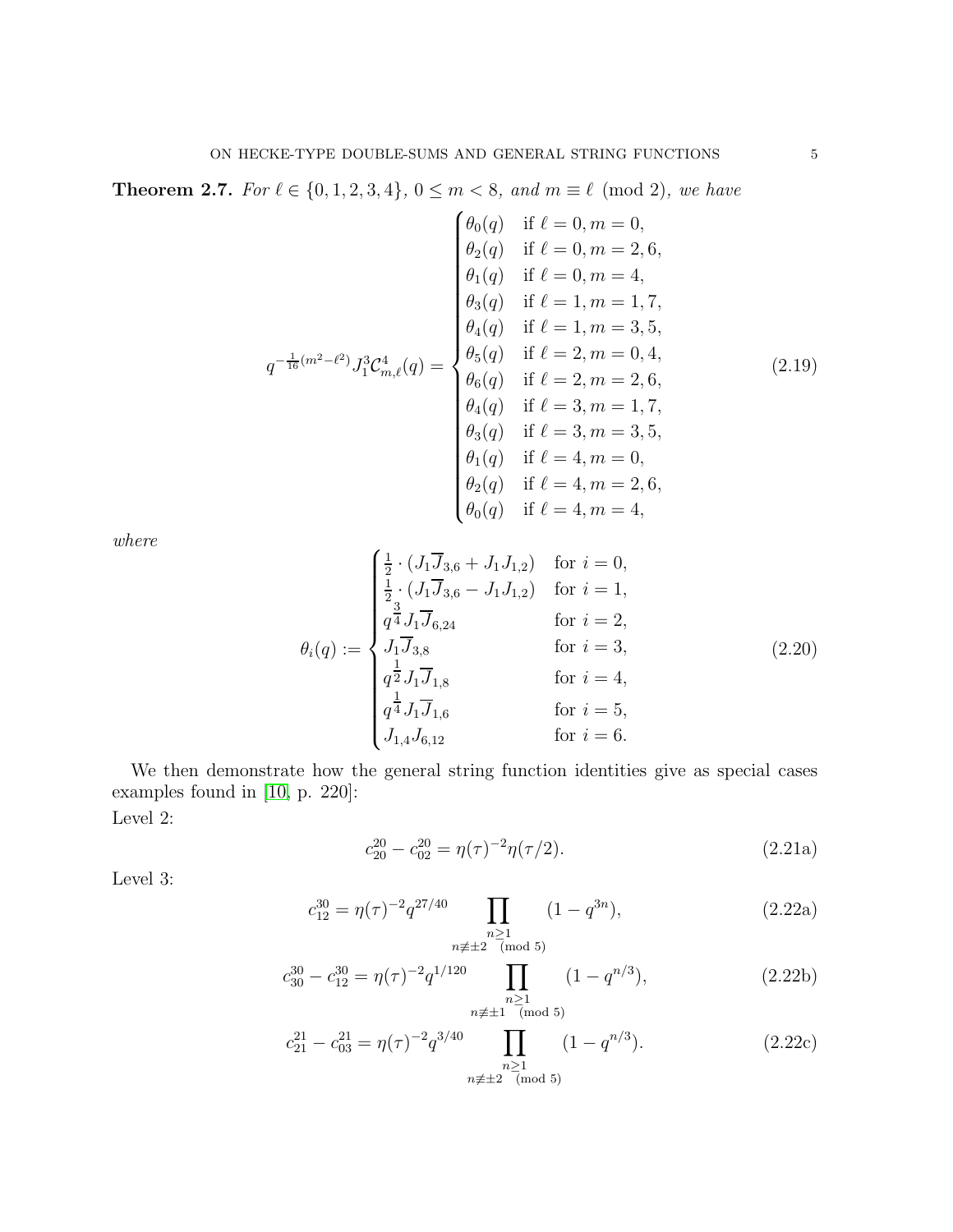Level 4:

$$
c_{40}^{40} - 2c_{22}^{40} + c_{04}^{40} + 2c_{04}^{22} - 2c_{22}^{22} = \eta(\tau)^{-2}\eta(\tau/6)^{-1}\eta(\tau/12)^2.
$$
 (2.23a)

As an interesting consequence, once one has Theorems [2.4,](#page-3-0) [2.5,](#page-3-1) [2.6,](#page-3-2) [2.7](#page-4-0) in mind, identities such as  $(2.21a)$ ,  $(2.22b)$ ,  $(2.22c)$ , and  $(2.23a)$  become special cases of the classic theta function identity:

<span id="page-5-2"></span><span id="page-5-0"></span>
$$
j(z;q) = \sum_{k=0}^{m-1} (-1)^k q^{\binom{k}{2}} z^k j \left( (-1)^{m+1} q^{\binom{m}{2} + mk} z^m; q^{m^2} \right).
$$
 (2.24)

In particular identities  $(2.21a)$ ,  $(2.22b)$ ,  $(2.22c)$ , and  $(2.23a)$  follow from the specializations  $m = 2, 3, 3, 12$  respectively.

In Section [3,](#page-5-1) we recall background information on theta functions, Appell–Lerch functions, and Hecke-type double-sums. In Section [4](#page-11-0) we present a proof of Theorem [2.4.](#page-3-0) The proof is a corrected version of a sketch found in [\[6,](#page-26-0) Example 1.3]. In Section [5](#page-11-1) we present a new proof of Theorem [2.5.](#page-3-1) In Section [6](#page-13-0) we present a new proof of Theorem [2.6.](#page-3-2) In Section [7](#page-15-0) we present a new proof of Theorem [2.7.](#page-4-0) In Section [8,](#page-23-0) we use [\(2.16\)](#page-3-3) to prove the level  $N = 2$  identities. In Section [9,](#page-24-0) we use [\(2.17\)](#page-3-4) to prove the level  $N = 3$  identities. In Section [10,](#page-25-0) we use  $(2.19)$  to prove the level  $N = 4$  identities.

Although there are general formulas for level  $N$  string functions, see for example  $|7|$ and [\[13,](#page-26-4) (6.5), (6.6)], we emphasize that our methods here are new. In particular, Kac and Peterson appeal to modularity to prove the string function identities [\[10,](#page-26-1) p. 220]. They employ the transformation law for string functions under the full modular group, calculate the first few terms in the Fourier expansions of the string functions, and exploit the fact that a modular form vanishing at cusps to sufficiently high order is zero. In the present paper, we use the relation [\(2.6\)](#page-2-0), the double-sum formulas of [\[6\]](#page-26-0).

We point out that the formula for  $N = 1$  is well-known, and the formula for  $N = 2$ is related to the Ising model in statistical mechanics. Our formulations for  $N = 3$  and  $N = 4$  appear to be new; however, some of the pieces can be found in [\[10,](#page-26-1) pp. 219-220].

#### 3. Preliminaries

<span id="page-5-1"></span>3.1. Theta functions. We collect some frequently encountered product rearrangements:

$$
\overline{J}_{0,1} = 2\overline{J}_{1,4} = \frac{2J_2^2}{J_1}, \overline{J}_{1,2} = \frac{J_2^5}{J_1^2 J_4^2}, J_{1,2} = \frac{J_1^2}{J_2}, \overline{J}_{1,3} = \frac{J_2 J_3^2}{J_1 J_6},
$$

$$
J_{1,4} = \frac{J_1 J_4}{J_2}, J_{1,6} = \frac{J_1 J_6^2}{J_2 J_3}, \overline{J}_{1,6} = \frac{J_2^2 J_3 J_{12}}{J_1 J_4 J_6}.
$$

<span id="page-5-4"></span><span id="page-5-3"></span>n

Following from the definitions are the following general identities:

$$
j(q^n x; q) = (-1)^n q^{-\binom{n}{2}} x^{-n} j(x; q), \quad n \in \mathbb{Z}, \tag{3.2a}
$$

$$
j(x;q) = j(q/x;q),\tag{3.2b}
$$

$$
j(x;q) = J_1 j(x;q^n) j(qx;q^n) \cdots j(q^{n-1}x;q^n) / J_n^n \text{ if } n \ge 1,
$$
 (3.2c)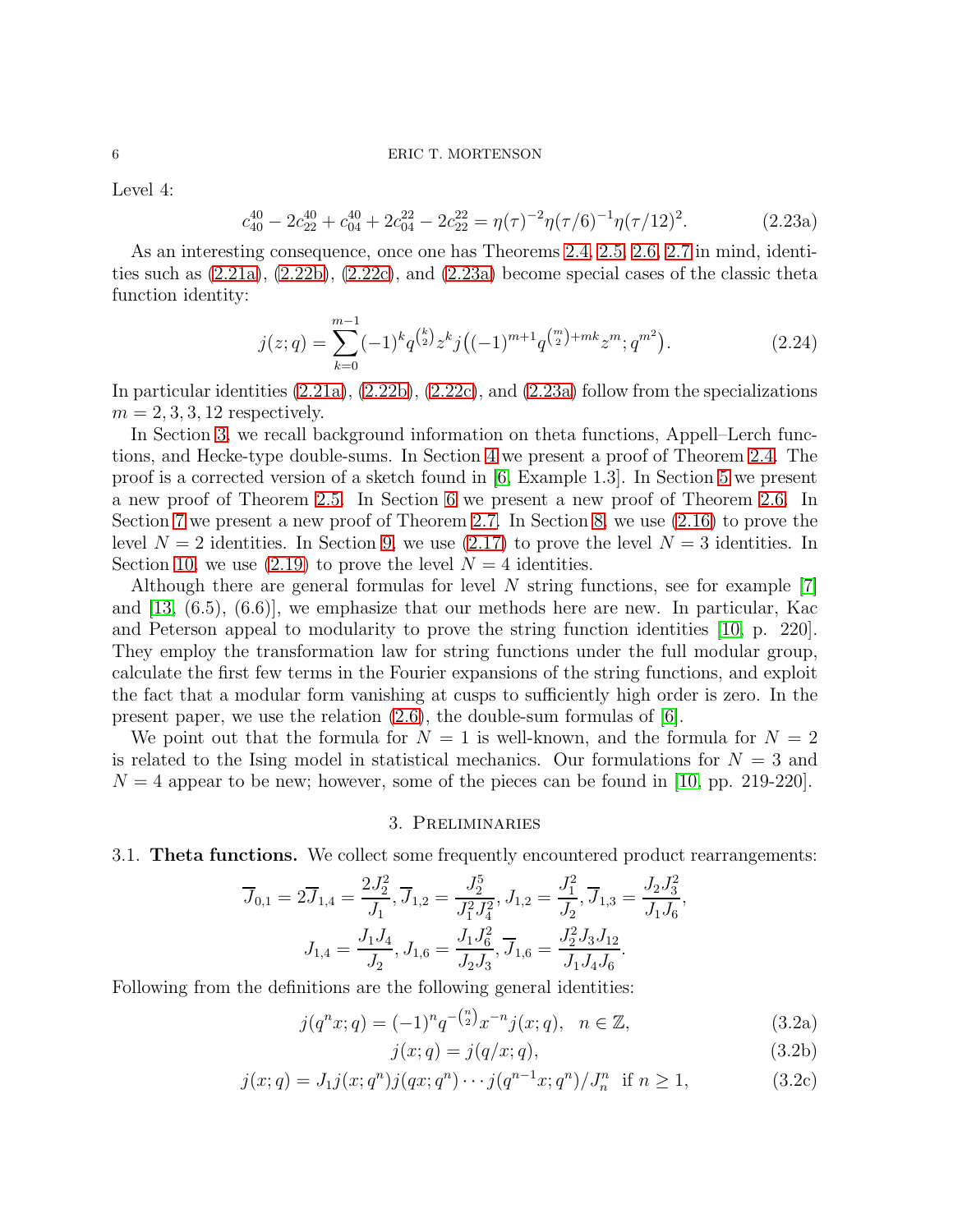<span id="page-6-5"></span>
$$
j(x^{n}; q^{n}) = J_{n}j(x; q)j(\zeta_{n}x; q) \cdots j(\zeta_{n}^{n-1}x; q^{n})/J_{1}^{n},
$$
\n(3.2d)

if  $n \geq 1$ ,  $\zeta_n$  is a primitive *n*-th root of unity.

A convenient form of the Weierstrass three-term relation for theta functions is,

<span id="page-6-6"></span>**Proposition 3.1.** For generic  $a, b, c, d \in \mathbb{C}^*$ 

$$
j(ac;q)j(a/c;q)j(bd;q)j(b/d;q)
$$
  
=  $j(ad;q)j(a/d;q)j(bc;q)j(b/c;q) + b/c \cdot j(ab;q)j(a/b;q)j(cd;q)j(c/d;q).$ 

We collect several useful results about theta functions in terms of a proposition [\[1,](#page-26-9) [4,](#page-26-6) [5\]](#page-26-7):

**Proposition 3.2.** For generic  $x, y, z \in \mathbb{C}^*$ 

$$
j(x;q)j(y;q) = j(-xy;q^2)j(-qx^{-1}y;q^2) - xj(-qxy;q^2)j(-x^{-1}y;q^2),
$$
\n(3.3a)

$$
j(-x;q)j(y;q) - j(x;q)j(-y;q) = 2xj(x^{-1}y;q^2)j(qxy;q^2),
$$
\n(3.3b)

$$
j(-x;q)j(y;q) + j(x;q)j(-y;q) = 2j(xy;q^2)j(qx^{-1}y;q^2).
$$
 (3.3c)

$$
j(x;q)j(y;q^n) = \sum_{k=0}^n (-1)^k q^{\binom{k}{2}} x^k j \big((-1)^n q^{\binom{n}{2}+kn} x^n y; q^{n(n+1)}\big) j\big(-q^{1-k} x^{-1} y; q^{n+1}\big). \tag{3.3d}
$$

We finish this subsection with a series of lemmas.

<span id="page-6-4"></span>Lemma 3.3. We have

<span id="page-6-7"></span><span id="page-6-3"></span><span id="page-6-2"></span><span id="page-6-0"></span>
$$
2\overline{J}_{1,6}\overline{J}_{1,3} + 2\overline{J}_{3,6}\overline{J}_{3,12} = \overline{J}_{0,1}\overline{J}_{0,2}.
$$
\n(3.4)

Proof. We specialize [\(3.3d\)](#page-6-0) to obtain

$$
j(x;q)j(y;q^2) = \sum_{k=0}^{2} (-1)^k q^{\binom{k}{2}} x^k j \left( q^{1+2k} x^2 y; q^6 \right) j \left( -q^{1-k} x^{-1} y; q^3 \right). \tag{3.5}
$$

Hence

$$
j(-1;q)j(-1;q^2) = \sum_{k=0}^{2} q^{\binom{k}{2}} j\left(-q^{1+2k};q^6\right) j\left(-q^{1-k};q^3\right)
$$
  
=  $\overline{J}_{1,6} \overline{J}_{1,3} + \overline{J}_{3,6} \overline{J}_{0,3} + q \overline{J}_{1,6} j\left(-q^{-1};q^3\right)$   
=  $2 \overline{J}_{1,6} \overline{J}_{1,3} + 2 \overline{J}_{3,6} \overline{J}_{3,12}.$ 

<span id="page-6-1"></span>Lemma 3.4. We have

$$
j(q^{1/12};q^{1/6}) = \overline{J}_{12,24} + q^3 \overline{J}_{0,24} - 2q^{\frac{3}{4}} \overline{J}_{6,24} + 2q^{\frac{1}{3}} \overline{J}_{8,24} + 2q^{\frac{4}{3}} \overline{J}_{20,24} - 2q^{\frac{1}{12}} \overline{J}_{10,24} - 2q^{\frac{25}{12}} \overline{J}_{22,24}.
$$

*Proof of Lemma [3.4.](#page-6-1)* From  $(2.24)$  with  $m = 12$ , we have

$$
j(x;q) = j(-q^{66}z^{12};q^{144}) - zj(-q^{78}z^{12};q^{144}) + qz^2j(-q^{90}z^{12};q^{144}) - q^3z^3j(-q^{102}z^{12};q^{144}) + q^6z^4j(-q^{114}z^{12};q^{144}) - q^{10}z^5j(-q^{126}z^{12};q^{144})
$$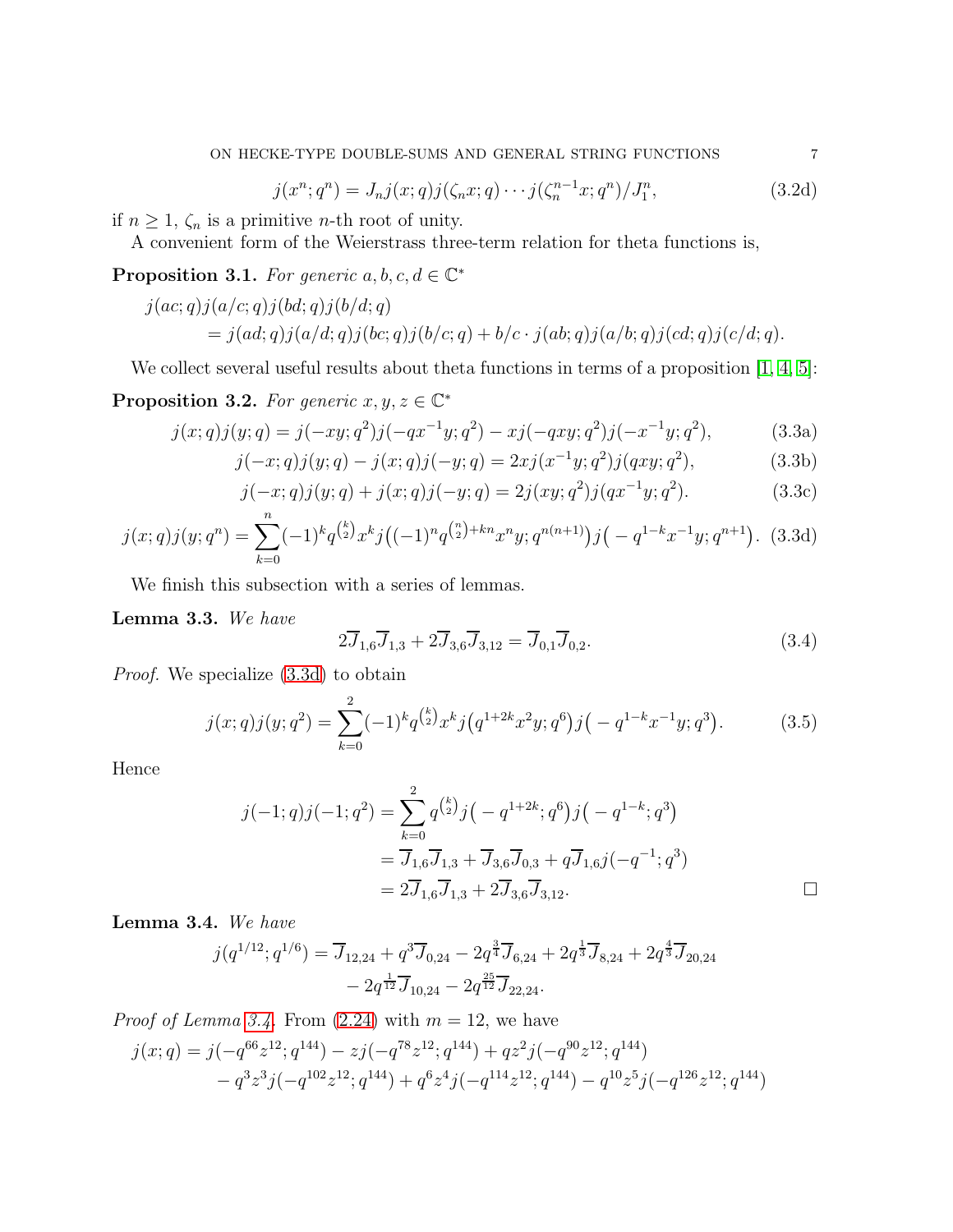$$
+ q^{15}z^{6}j(-q^{138}z^{12};q^{144}) - q^{21}z^{7}j(-q^{150}z^{12};q^{144}) + q^{28}z^{8}j(-q^{162}z^{12};q^{144}) - q^{36}z^{9}j(-q^{174}z^{12};q^{144}) + q^{45}z^{10}j(-q^{186}z^{12};q^{144}) - q^{55}z^{11}j(-q^{198}z^{12};q^{144}).
$$

Substituting  $x \to q^{1/2}$  and using identities [\(3.2a\)](#page-5-3) and [\(3.2b\)](#page-5-4) yields

$$
j(q^{1/2}; q)
$$
\n
$$
= \overline{J}_{72,144} - q^{\frac{1}{2}} \overline{J}_{84,144} + q^2 \overline{J}_{96,144} - q^{\frac{9}{2}} \overline{J}_{108,144} + q^8 \overline{J}_{120,144} - q^{\frac{25}{2}} \overline{J}_{132,144}
$$
\n
$$
+ q^{18} \overline{J}_{144,144} - q^{\frac{49}{2}} \overline{J}_{156,144} + q^{32} \overline{J}_{168,144} - q^{\frac{81}{2}} \overline{J}_{180,144} + q^{50} \overline{J}_{192,144} - q^{\frac{121}{2}} \overline{J}_{204,144}
$$
\n
$$
= \overline{J}_{72,144} - q^{\frac{1}{2}} \overline{J}_{84,144} + q^2 \overline{J}_{96,144} - q^{\frac{9}{2}} \overline{J}_{108,144} + q^8 \overline{J}_{120,144} - q^{\frac{25}{2}} \overline{J}_{132,144}
$$
\n
$$
+ q^{18} \overline{J}_{0,144} - q^{\frac{25}{2}} \overline{J}_{12,144} + q^8 \overline{J}_{24,144} - q^{\frac{9}{2}} \overline{J}_{36,144} + q^2 \overline{J}_{48,144} - q^{\frac{1}{2}} \overline{J}_{60,144}
$$
\n
$$
= \overline{J}_{72,144} - 2q^{\frac{1}{2}} \overline{J}_{84,144} + 2q^2 \overline{J}_{96,144} - 2q^{\frac{9}{2}} \overline{J}_{108,144} + 2q^8 \overline{J}_{120,144}
$$
\n
$$
- 2q^{\frac{25}{2}} \overline{J}_{132,144} + q^{18} \overline{J}_{0,144}.
$$

The result follow from identity [\(3.2b\)](#page-5-4) and the substitution  $q \to q^{1/6}$ .

3.2. Appell–Lerch functions. The Appell-Lerch function satisfies several functional equations and identities [\[6,](#page-26-0) [15\]](#page-26-10):

**Proposition 3.5.** For generic  $x, z \in \mathbb{C}^*$ 

$$
m(x, q, z) = m(x, q, qz), \qquad (3.6a)
$$

$$
m(x, q, z) = x^{-1} m(x^{-1}, q, z^{-1}),
$$
\n(3.6b)

$$
m(qx, q, z) = 1 - xm(x, q, z),
$$
\n(3.6c)

$$
m(x, q, z_1) - m(x, q, z_0) = \frac{z_0 J_1^3 j(z_1/z_0; q) j(xz_0 z_1; q)}{j(z_0; q) j(z_1; q) j(xz_0; q) j(xz_1; q)}.
$$
(3.6d)

Corollary 3.6. We have

<span id="page-7-1"></span>
$$
m(q, q^2, -1) = 1/2, \tag{3.7}
$$

<span id="page-7-0"></span>
$$
m(-1, q^2, q) = 0. \t\t(3.8)
$$

3.3. Hecke-type double-sums. We recall a few basic properties of Hecke-type doublesums. We have a proposition and a corollary:

**Proposition 3.7.** [\[6,](#page-26-0) Proposition 6.3] For  $x, y \in \mathbb{C}^*$  and  $R, S \in \mathbb{Z}$ 

$$
f_{a,b,c}(x,y,q) = (-x)^R (-y)^S q^{a {R \choose 2} + bRS + c {S \choose 2}} f_{a,b,c}(q^{aR+bS}x, q^{bR+cS}y, q)
$$
  
+ 
$$
\sum_{m=0}^{R-1} (-x)^m q^{a {m \choose 2}} j(q^{mb}y; q^c) + \sum_{m=0}^{S-1} (-y)^m q^{c {m \choose 2}} j(q^{mb}x; q^a).
$$
(3.9)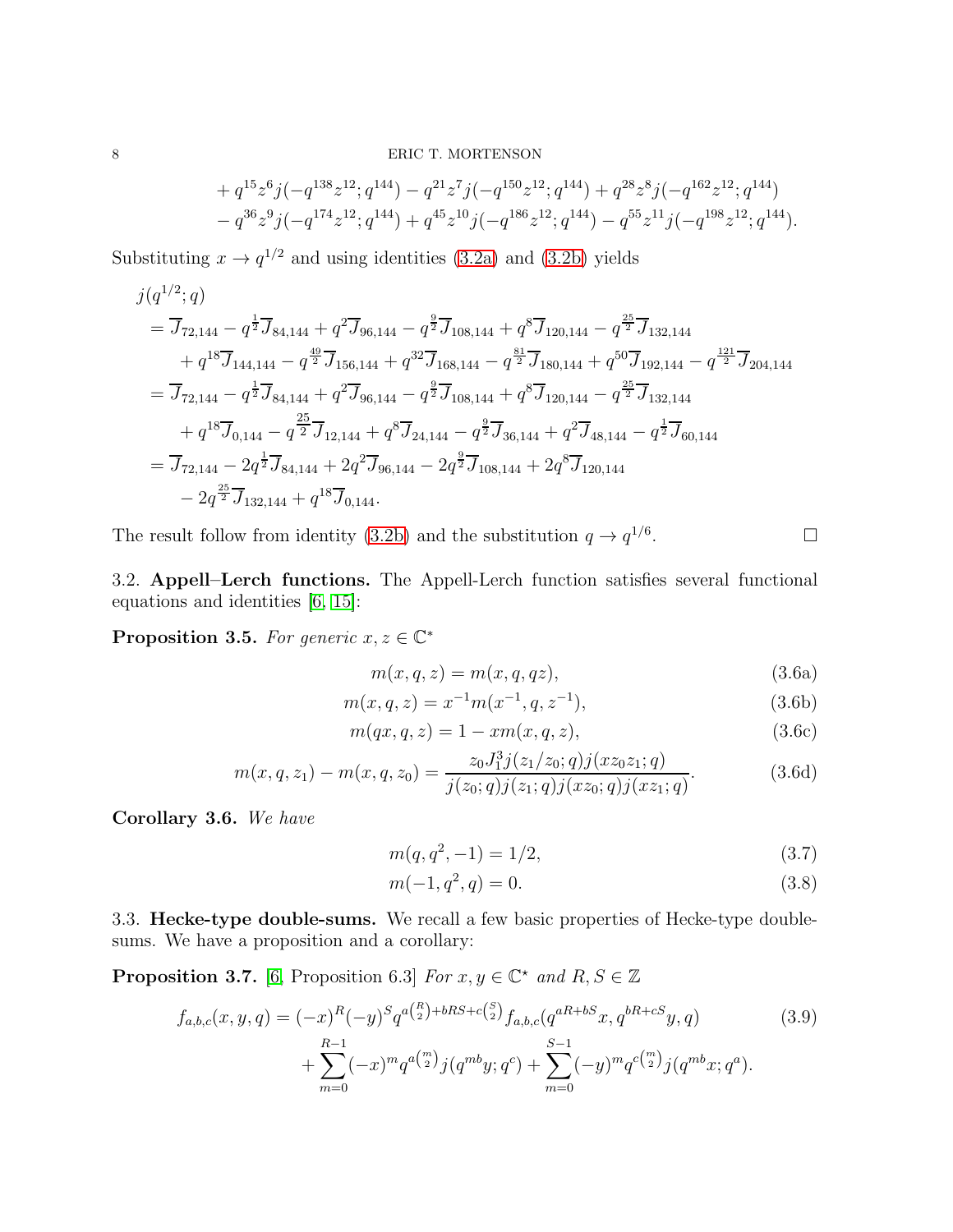We also have the property  $[6, (6.2)]$ :

<span id="page-8-2"></span>
$$
f_{a,b,c}(x,y,q) = -\frac{q^{a+b+c}}{xy} f_{a,b,c}(q^{2a+b}/x, q^{2c+b}/y, q). \tag{3.10}
$$

In order to state the double-sum formulas that we will be using, we introduce the useful

$$
g_{1,b,1}(x, y, q, z_1, z_0) := j(y; q)m\left(q^{\binom{b+1}{2}-1}x(-y)^{-b}, q^{b^2-1}, z_1\right) + j(x; q)m\left(q^{\binom{b+1}{2}-1}y(-x)^{-b}, q^{b^2-1}, z_0\right).
$$
(3.11)

In [\[6,](#page-26-0) Theorem 1.3], we specialize  $n = 1$ , to have

<span id="page-8-1"></span>**Theorem 3.8.** Let p be a positive integer. For generic  $x, y \in \mathbb{C}^*$ 

$$
f_{1,p+1,1}(x,y,q) = g_{1,p+1,1}(x,y,q,-1,-1) + \frac{1}{\overline{J}_{0,p(2+p)}} \cdot \theta_p(x,y,q),
$$

where

$$
\theta_p(x, y, q) := \sum_{r=0}^{p-1} \sum_{s=0}^{p-1} q^{\binom{r}{2} + (1+p)(r)(s+1) + \binom{s+1}{2}} (-x)^r (-y)^{s+1}
$$

$$
\cdot \frac{J_{p^2(2+p)}^3 j(-q^{p(s-r)}x/y; q^{p^2}) j(q^{p(2+p)(r+s)+p(1+p)}x^p y^p; q^{p^2(2+p)})}{j(q^{p(2+p)r+p(1+p)/2}(-y)^{1+p}/(-x); q^{p^2(2+p)}) j(q^{p(2+p)s+p(1+p)/2}(-x)^{1+p}/(-y); q^{p^2(2+p)})}.
$$

The specialization for  $p = 1$  will be of importance. It is just  $(2.7)$ :

Corollary 3.9. We have

$$
\left(\sum_{r,s\geq 0} -\sum_{r,s<0} \right) (-1)^{r+s} x^r y^s q^{\binom{r}{2}+2rs+\binom{s}{2}} \tag{3.12}
$$
\n
$$
= j(y;q)m\left(\frac{q^2x}{y^2},q^3,-1\right) + j(x;q)m\left(\frac{q^2y}{x^2},q^3,-1\right) - \frac{yJ_3^3j(-x/y;q)j(q^2xy;q^3)}{\overline{J}_{0,3}j(-qy^2/x,-qx^2/y;q^3)}.
$$

For another useful result, we specialize [\[6,](#page-26-0) Theorem 1.4] to  $a = b = n, c = 1$ .

<span id="page-8-0"></span>**Theorem 3.10.** Let  $n$  be a positive integer. Then

$$
f_{n,n,1}(x,y,q) = h_{n,n,1}(x,y,q,-1,-1) - \frac{1}{\overline{J}_{0,n-1}\overline{J}_{0,n^2-n}} \cdot \theta_n(x,y,q),
$$

where

$$
h_{n,n,1}(x, y, q, z_1, z_0) := j(x; q^n) m\left(-q^{n-1} y x^{-1}, q^{n-1}, z_1\right) + j(y; q) m\left(q^{\binom{n}{2}} x(-y)^{-n}, q^{n^2-n}, z_0\right),
$$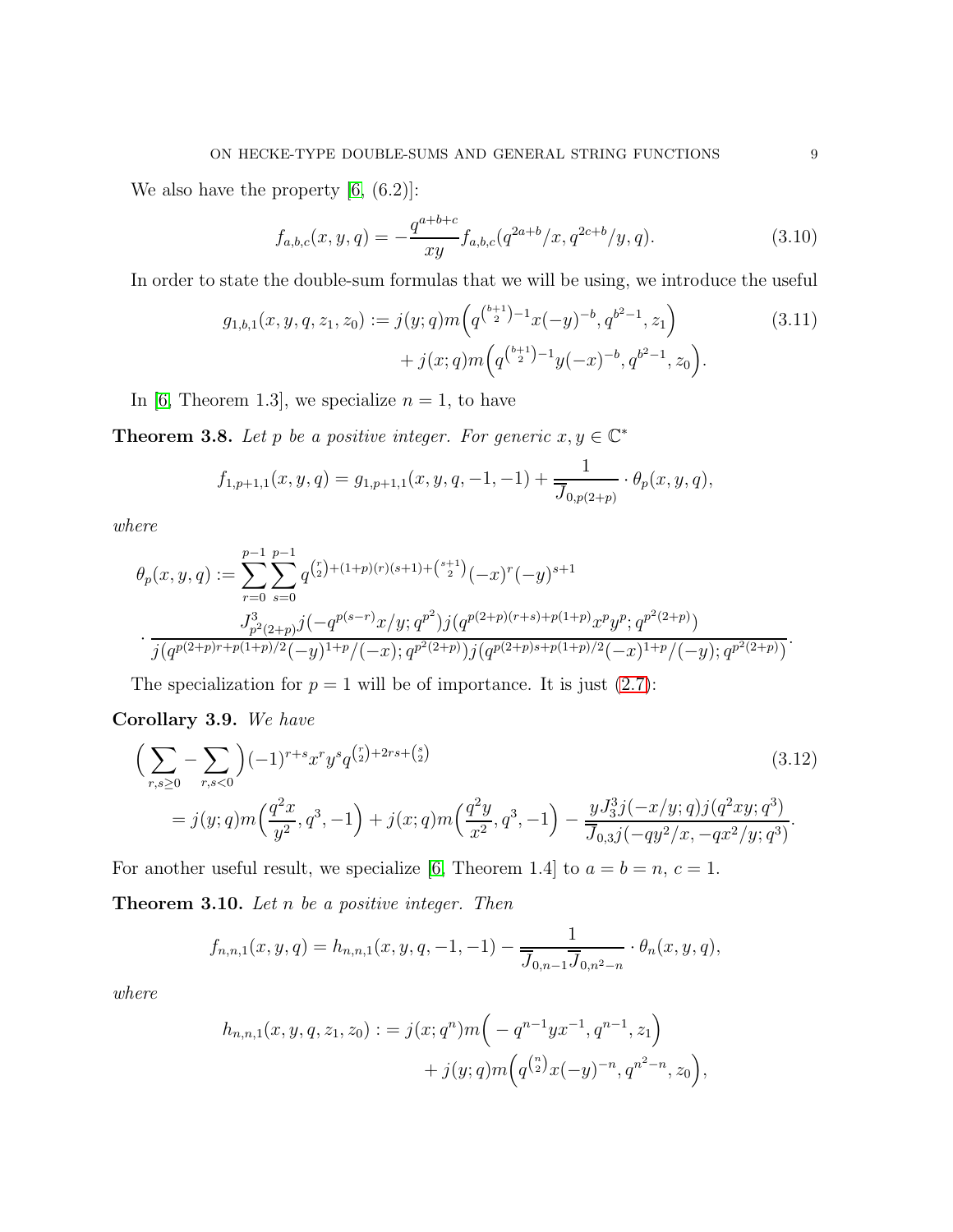and

$$
\theta_n(x, y, q) := \sum_{d=0}^{n-1} q^{(n-1)\binom{d+1}{2}} j\left(q^{(n-1)(d+1)}y; q^n\right) j\left(-q^{n(n-1)-(n-1)(d+1)}xy^{-1}; q^{n(n-1)}\right)
$$

$$
\cdot \frac{J_{n(n-1)}^3 j\left(q^{\binom{n}{2}+(n-1)(d+1)}(-y)^{1-n}; q^{n(n-1)}\right)}{j\left(-q^{\binom{n}{2}}x(-y)^{-n}; q^{n(n-1)}\right)j\left(q^{(n-1)(d+1)}x^{-1}y; q^{n(n-1)}\right)}.
$$

Theorem [3.10](#page-8-0) has the following specializations.

## <span id="page-9-4"></span>Corollary 3.11. We have

$$
f_{2,2,1}(x,y,q) = h_{2,2,1}(x,y,q,-1,-1)
$$
\n
$$
- \sum_{d=0}^{1} \frac{q^{\binom{d+1}{2}} j \left( q^{1+d} y;q^2 \right) j \left( -q^{1-d} x/y;q^2 \right) J_2^3 j \left( -q^{2+d}/y;q^2 \right)}{4 J_{1,4} J_{2,8} j \left( -q x/y^2;q^2 \right) j \left( q^{1+d} y/x;q^2 \right)},
$$
\n(3.13)

where

$$
h_{2,2,1}(x,y,q,-1,-1) = j(x;q^2)m(-qx^{-1}y,q,-1) + j(y;q)m(qxy^{-2},q^2,-1).
$$
 (3.14)

<span id="page-9-2"></span>Corollary 3.12. We have

$$
f_{3,3,1}(x,y,q) = h_{3,3,1}(x,y,q,-1,-1)
$$
\n
$$
- \sum_{d=0}^{2} \frac{q^{d(d+1)}j(q^{2+2d}y;q^3)j(-q^{4-2d}x/y;q^6)J_6^3j(q^{5+2d}/y^2;q^6)}{4\overline{J}_{2,8}\overline{J}_{6,24}j(q^3x/y^3;q^6)j(q^{2+2d}y/x;q^6)},
$$
\n(3.15)

where

$$
h_{3,3,1}(x,y,q,-1,-1) = j(x;q^3)m(-q^2x^{-1}y,q^2,-1) + j(y;q)m(-q^3xy^{-3},q^6,-1). \tag{3.16}
$$

In Theorem [3.8,](#page-8-1) we set  $z_1 = z_0 = -1$  in the Appell-Lerch expression [\(3.11\)](#page-8-2). For examples where  $p = 2, 3$ , we can set  $z_1 = z_0^{-1} = y/x$  to reduce the number of theta quotients. For example, we can specialize [\[6,](#page-26-0) Theorem 1.9] to  $n = 1$  to have

<span id="page-9-0"></span>**Theorem 3.13.** For generic  $x, y \in \mathbb{C}^*$ 

<span id="page-9-3"></span>
$$
f_{1,3,1}(x,y,q) = g_{1,3,1}(x,y,q,y/x,x/y) - \Theta_{1,2}(x,y,q),
$$

where

$$
\Theta_{1,2}(x,y,q) := \frac{qxyJ_{2,4}J_{8,16}j(q^3xy;q^8)j(q^2/x^2y^2;q^{16})}{j(-q^3x^2;q^8)j(-q^3y^2;q^8)}.
$$

We can also specialize [\[6,](#page-26-0) Theorem 1.10] to  $n = 1$  to have

<span id="page-9-1"></span>**Theorem 3.14.** For generic  $x, y \in \mathbb{C}^*$ 

$$
f_{1,4,1}(x,y,q) = g_{1,4,1}(x,y,q,y/x,x/y) - \Theta_{1,3}(x,y,q),
$$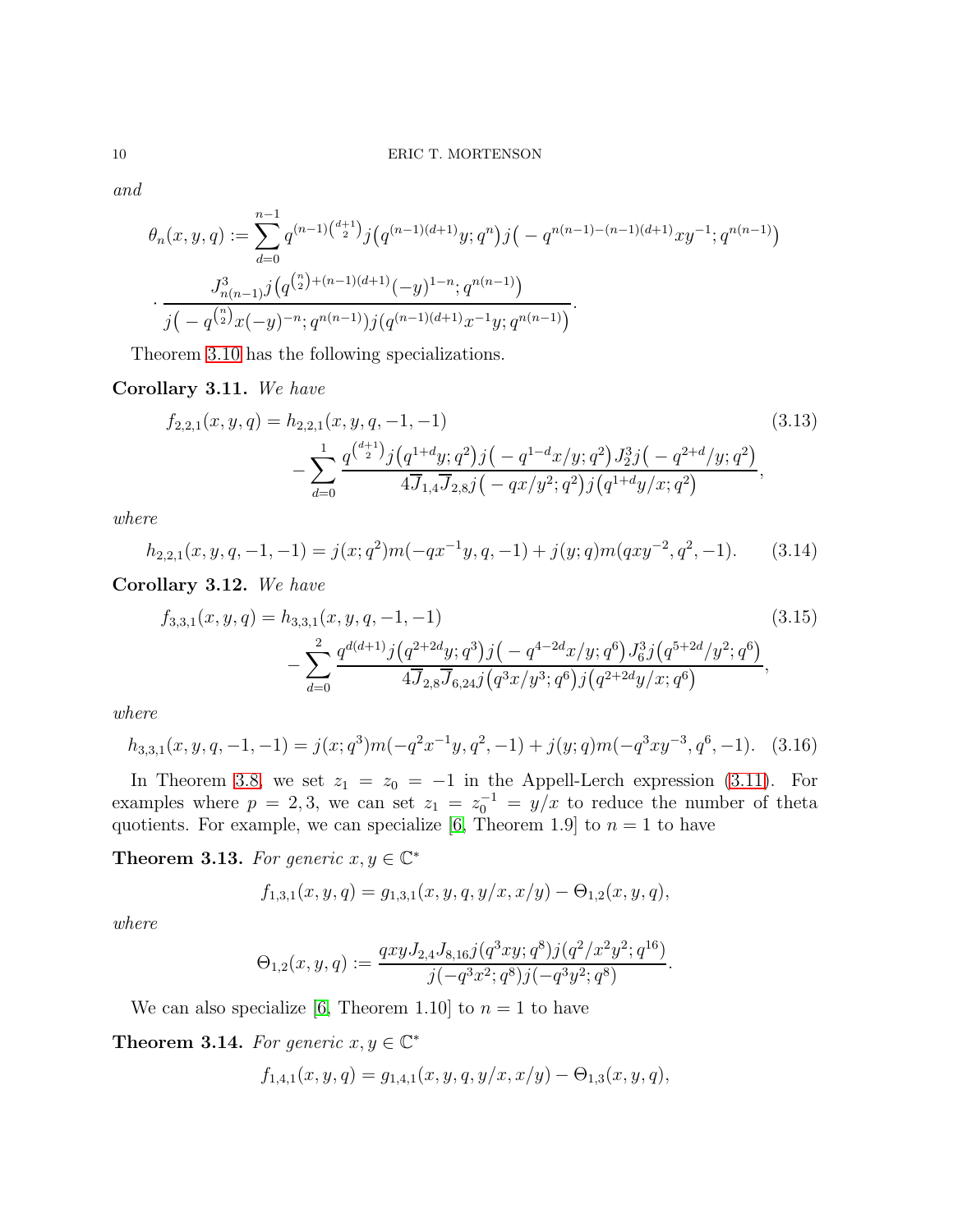where

$$
\Theta_{1,3}(x,y,q) := \frac{qxy J_3 J_{15} j(q^2x, q^2y; q^5)}{J_5^2 j(q^6x^3; q^{15}) j(q^6y^3; q^{15})} \cdot \left\{ j(q^{11}x^2y; q^{15}) j(q^{11}xy^2; q^{15}) - q^4xy j(q^{16}x^2y; q^{15}) j(q^{16}xy^2; q^{15}) \right\}
$$

We can also specialize [\[6,](#page-26-0) Theorem 1.11] to  $n = 1$  to have

<span id="page-10-1"></span>**Theorem 3.15.** Let n be a positive odd integer. For generic  $x, y \in \mathbb{C}^*$ 

$$
f_{1,5,1}(x,y,q) = g_{1,5,1}(x,y,q,y/x,x/y) - \Theta_{1,4}(x,y,q),
$$

where

$$
g_{1,5,1}(x,y,q,y/x,x/y) := j(y;q)m\left(-q^{14}xy^{-5},q^{24},y/x\right) + j(x;q)m\left(-q^{14}yx^{-5},q^{24},x/y\right).
$$
 (3.17)

and

$$
\Theta_{1,4}(x,y,q):=\!\frac{qxy}{j(-q^{10}x^4;q^{24})j(-q^{10}y^4;q^{24})}\Big\{J_{4,16}S_1-qJ_{8,16}S_2\Big\},
$$

with

$$
S_1 := \frac{j(q^{22}x^2y^2, -q^{12}y/x; q^{24})j(q^5xy; q^{12})}{J_{12}^3 J_{48}} \cdot \left\{ j(-q^{10}x^2y^2, q^{12}y^2/x^2; q^{24})J_{24}^2 + \frac{q^5x^2j(-q^{22}x^2y^2; q^{24})j(q^{12}y/x, -y/x; q^{24})^2}{J_{24}} \right\},
$$
  

$$
S_2 := \frac{j(q^{10}x^2y^2, -y/x; q^{24})j(q^{11}xy; q^{12})}{J_{12}^2} \cdot \left\{ \frac{q^2j(-q^{10}x^2y^2, q^{12}y^2/x^2; q^{24})J_{48}}{yJ_{24}} + \frac{qxy(-q^{22}x^2y^2; q^{24})j(q^{24}y^2/x^2; q^{48})^2}{J_{48}} \right\}.
$$

<span id="page-10-0"></span>**Proposition 3.16.** [\[6,](#page-26-0) Proposition 8.1] Let  $\ell \in \mathbb{Z}$ ,  $p \in \{1, 2, 3, 4\}$ ,  $n \in \mathbb{N}$  with  $(n, p) = 1$ . For generic  $x, y \in \mathbb{C}^*$ 

$$
f_{1,1+p,1}(x,y,q) = g_{1,1+p,1}(x,y,q,q^{\ell p}y/x,q^{-\ell p}x/y) - (-x)^{\ell}q^{\binom{\ell}{2}}\Theta_{1,p}(q^{\ell}x,q^{\ell(1+p)}y,q).
$$

3.4. The general integral-level string function. We recall the notation

$$
s(m, \ell, N) := \frac{(\ell + 1)^2}{4(N + 2)} - \frac{m^2}{4N} - \frac{1}{8}
$$
\n(3.18)

.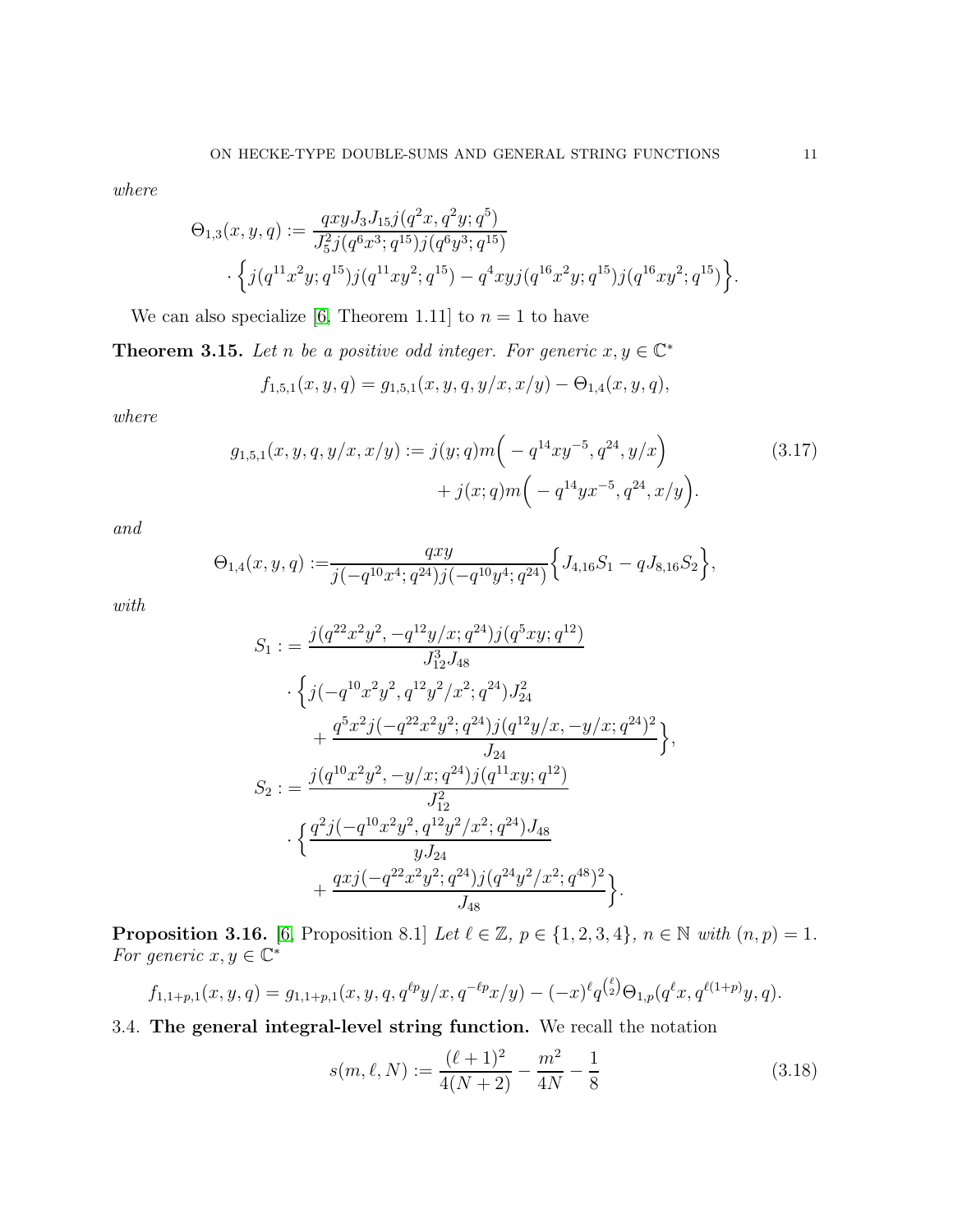and the fact that [\[13\]](#page-26-4):

$$
\mathcal{C}_{m,\ell}^{N}(q) := q^{-s(m,\ell,N)} C_{m,\ell}^{N}(q). \tag{3.19}
$$

The following is a straightforward consequence of the symmetry relations [\(2.9\)](#page-2-2) - [\(2.11\)](#page-2-3).

### <span id="page-11-3"></span>Lemma 3.17. If

$$
f_{m,\ell}^N(q) := q^{-\frac{1}{4N}(m^2 - \ell^2)} \mathcal{C}_{m,\ell}^N(q), \tag{3.20}
$$

then

$$
f_{m,\ell}^N(q) = f_{-m,\ell}^N(q) = f_{2N-m,\ell}^N(q) = f_{N-m,N-\ell}^N(q). \tag{3.21}
$$

## 4. COMPUTING THE GENERAL LEVEL  $N = 1$  string function

<span id="page-11-0"></span>Let us set  $N = 1$ . Here  $\ell \in \{0, 1\}$ ,  $0 \leq m < 2$ ,  $m \equiv \ell \pmod{2}$ . The proof of Theorem [2.4](#page-3-0) follows from a lemma, whose proof we do now.

<span id="page-11-2"></span>Lemma 4.1. We have

$$
f_{1,2,1}(q,q,q) = J_1^2. \tag{4.1}
$$

*Proof of Lemma [4.1.](#page-11-2)* This is just the calculation found in  $(2.8)$ .

*Proof of Theorem [2.4.](#page-3-0)* For  $N = 1$  we only need to be concerned with  $\ell \in \{0, 1\}$ ,  $0 \leq m$ 2,  $m \equiv \ell \pmod{2}$ . Which means we only need to compute the string functions for the  $(\ell, m)$  tuples  $(0, 0)$  and  $(1, 1)$ . For the case  $(\ell, m) = (0, 0)$ , we have

$$
q^{-\frac{1}{4}(m^2-\ell^2)} J_1^3 \mathcal{C}^1_{m,\ell}(q) = J_1^3 \mathcal{C}^1_{0,0}(q) = f_{1,2,1}(q,q,q) = J_1^2,
$$

<span id="page-11-1"></span>where the last equality follows from Lemma [4.1.](#page-11-2) The case  $(\ell, m) = (1, 1)$  follows from Lemma [3.17.](#page-11-3)  $\Box$ 

## 5. COMPUTING THE GENERAL LEVEL  $N = 2$  string function

Here  $N = 2, \ell \in \{0, 1, 2\}, 0 \le m < 4$ , and  $m \equiv \ell \pmod{2}$ . We begin with a proposition.

<span id="page-11-4"></span>Proposition 5.1. We have

<span id="page-11-8"></span><span id="page-11-7"></span><span id="page-11-5"></span>
$$
f_{1,3,1}(q,q,q) = J_{1,2}\overline{J}_{3,8},\tag{5.1}
$$

<span id="page-11-6"></span>
$$
f_{1,3,1}(q^2, q, q) = J_1 J_2,\tag{5.2}
$$

$$
f_{1,3,1}(q^2, q^2, q) = J_{1,2}\overline{J}_{1,8}.
$$
\n(5.3)

*Proof of Proposition [5.1.](#page-11-4)* We use Theorem [3.13](#page-9-0) and Proposition [3.16](#page-10-0) with the specialization  $n = 1$ :

$$
f_{1,3,1}(x,y,q) = j(y;q)m(-q^5x/y^3, q^8, q^{2k}y/x) + j(x;q)m(-q^5y/x^3, q^8, x/q^{2k}y)
$$
(5.4)  

$$
-(-1)^k q^{4k+1+\binom{k}{2}}x^{k+1}y \frac{J_{2,4}J_{8,16}j(q^{4k+3}xy;q^8)j(q^{8k+14}x^2y^2;q^{16})}{j(-q^{2k+3}x^2;q^8)j(-q^{6k+3}y^2;q^8)}.
$$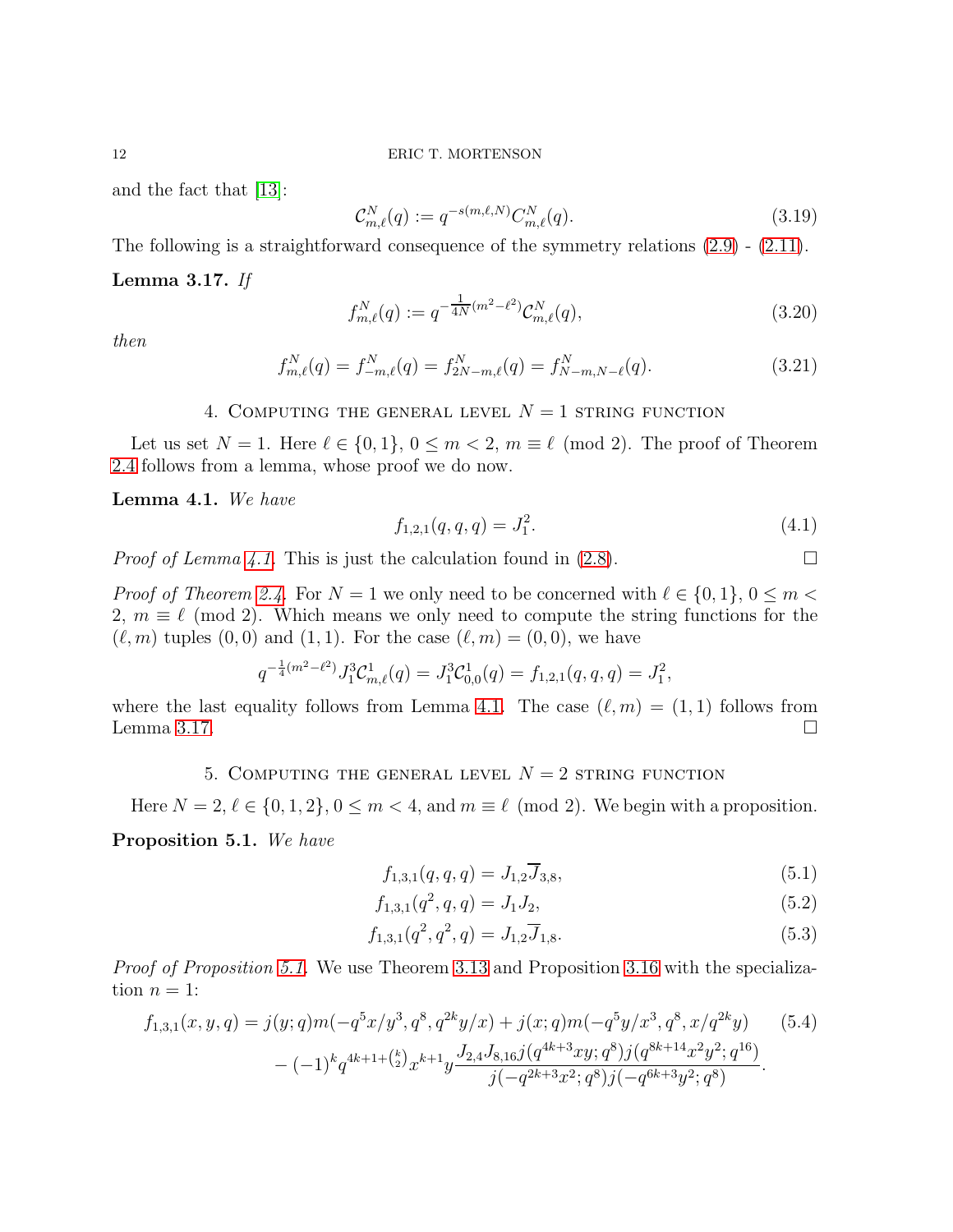We prove  $(5.1)$ . We use  $(5.4)$  with  $k = 1$  to have

$$
f_{1,3,1}(q,q,q) = j(q;q)m(-q^3, q^8, q^2) + j(q;q)m(-q^3, q^8, q^{-2})
$$
  
+ 
$$
q^8 \frac{J_{2,4}J_{8,16}j(q^9;q^8)j(q^{26};q^{16})}{j(-q^7;q^8)j(-q^{11};q^8)}.
$$

The  $m(x, q, z)$  terms are defined, and their theta coefficients are both zero. Hence

$$
f_{1,3,1}(q,q,q) = q^8 \frac{J_{2,4} J_{8,16} j(q^9; q^8) j(q^{26}; q^{16})}{j(-q^7; q^8) j(-q^{11}; q^8)} = \frac{J_{2,4} J_{8,16} J_{1,8} J_{10,16}}{\overline{J}_{7,8} \overline{J}_{3,8}} = J_{1,2} \overline{J}_{3,8},
$$

where we have used  $(3.2a)$ ,  $(3.2b)$ , and elementary product rearrangements.

We prove [\(5.2\)](#page-11-7). We use [\(5.4\)](#page-11-6) with  $k = 0$  to have

$$
f_{1,3,1}(q^2, q, q) = j(q; q)m(-q^4, q^8, q^{-1}) + j(q^2; q)m(-1, q^8, q)
$$

$$
- q^4 \frac{J_{2,4}J_{8,16}j(q^6; q^8)j(q^{20}; q^{16})}{j(-q^7; q^8)j(-q^5; q^8)}
$$

$$
= \frac{J_{2,4}J_{8,16}J_{2,8}J_{4,16}}{\overline{J}_{1,8}\overline{J}_{5,8}}
$$

$$
= J_1J_2,
$$

where we have used [\(3.2a\)](#page-5-3), [\(3.2b\)](#page-5-4), and elementary product rearrangements.

We prove  $(5.3)$ . We use  $(5.4)$  with  $k = 1$  to have

$$
f_{1,3,1}(q^2, q^2, q) = j(q^2; q)m(-q, q^8, q^2) + j(q^2; q)m(-q, q^8, q^{-2})
$$
  
+  $q^{11} \frac{J_{2,4} J_{8,16} j(q^{11}; q^8) j(q^{30}; q^{16})}{j(-q^9; q^8) j(-q^{13}; q^8)}$   
=  $\frac{J_{2,4} J_{8,16} J_{3,8} J_{2,16}}{\overline{J}_{1,8} \overline{J}_{5,8}}$   
=  $J_{1,2} \overline{J}_{1,8}$ ,

where we have used  $(3.2a)$ ,  $(3.2b)$ , and elementary product rearrangements.

*Proof of Theorem [2.5.](#page-3-1)* For  $N = 2$  we only need to be concerned with  $\ell \in \{0, 1, 2\}, 0 \leq$  $m < 4$ ,  $m \equiv \ell \pmod{2}$ . Which means we only need to compute the string functions for the  $(\ell, m)$ -tuples  $(0, 0), (0, 2), (1, 1), (1, 3), (2, 0), (2, 2)$ . Because of Lemma [3.17,](#page-11-3) we only need to be concerned with the  $(\ell, m)$ -tuples  $(0, 0), (1, 1), (2, 0)$ .

For  $(\ell, m) = (0, 0)$ , we have

$$
q^{-\frac{1}{8}(m^2-\ell^2)} J_1^3 \mathcal{C}^1_{m,\ell}(q) = J_1^3 \mathcal{C}^1_{0,0}(q) = f_{1,3,1}(q,q,q) = J_{1,2} \overline{J}_{3,8},
$$

where the last equality follows from identity [\(5.1\)](#page-11-5). For  $(\ell, m) = (1, 1)$ , we have

$$
q^{-\frac{1}{8}(m^2-\ell^2)} J_1^3 \mathcal{C}^1_{m,\ell}(q) = J_1^3 \mathcal{C}^1_{1,1}(q) = f_{1,3,1}(q^2, q, q) = J_1 J_2,
$$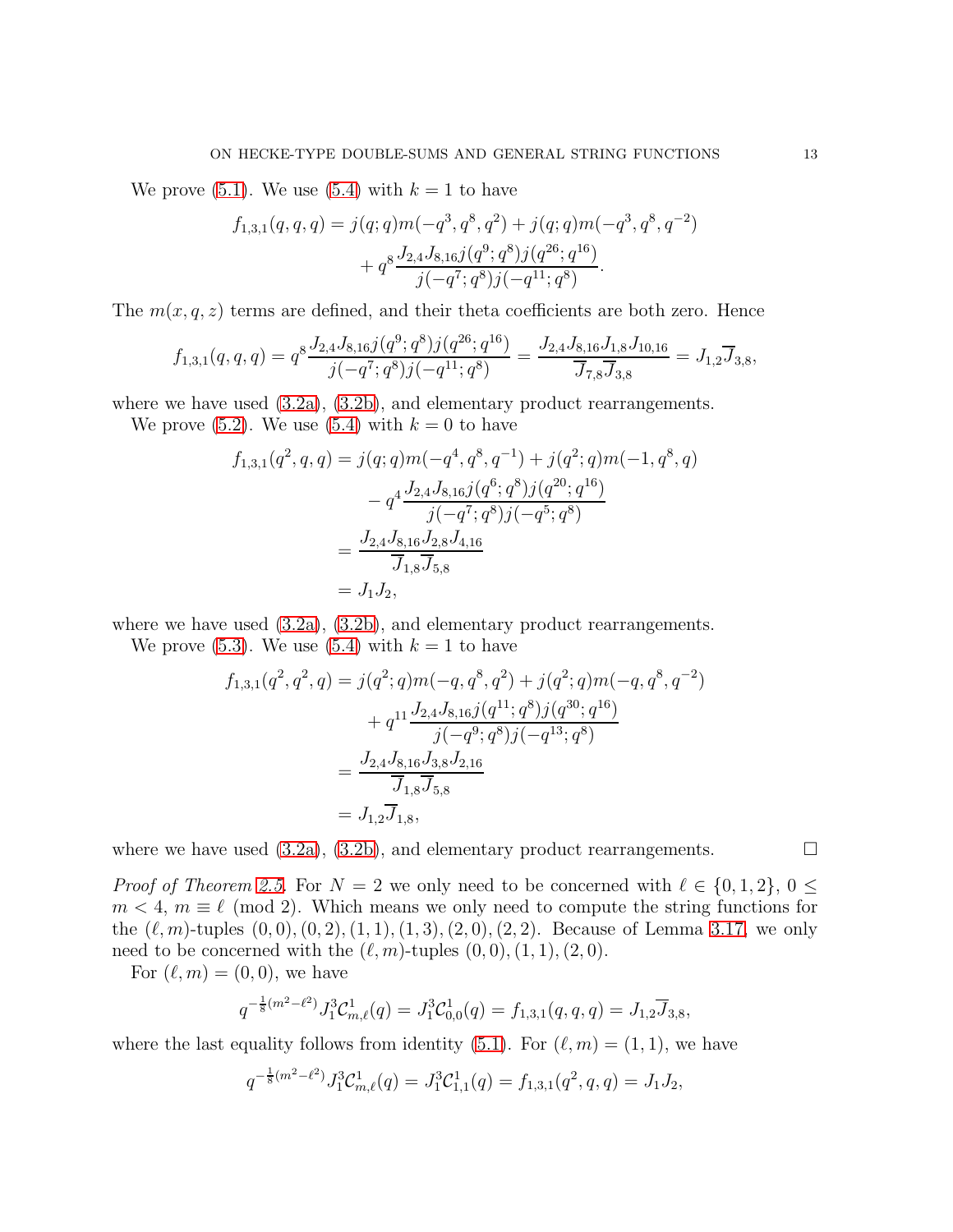where the last equality follows from identity [\(5.2\)](#page-11-7). For  $(\ell, m) = (2, 0)$ , we have

$$
q^{-\frac{1}{8}(m^2-\ell^2)} J_1^3 \mathcal{C}_{m,\ell}^1(q) = q^{\frac{1}{2}} J_1^3 \mathcal{C}_{2,0}^1(q) = q^{\frac{1}{2}} f_{1,3,1}(q^2, q^2, q) = q^{\frac{1}{2}} J_{1,2} \overline{J}_{1,8},
$$

<span id="page-13-0"></span>where the last equality follows from identity [\(5.3\)](#page-11-8).  $\Box$ 

# 6. COMPUTING THE GENERAL LEVEL  $N = 3$  string function

Here  $N = 3, \ell \in \{0, 1, 2, 3\}, 0 \leq m < 6$ , and  $m \equiv \ell \pmod{2}$ . The proof of Theorem [2.6](#page-3-2) follows from a proposition.

<span id="page-13-1"></span>Proposition 6.1. We have

$$
f_{1,4,1}(q,q,q) = J_1 \cdot (J_{8,15} - q J_{2,15}), \tag{6.1}
$$

$$
f_{1,4,1}(q^2, q, q) = J_1 J_{6,15},\tag{6.2}
$$

$$
f_{1,4,1}(q^2, q^2, q) = J_1 \cdot (J_{11,15} + q J_{1,15}), \tag{6.3}
$$

$$
f_{1,4,1}(q^3, q^2, q) = J_1 J_{3,15}.
$$
\n
$$
(6.4)
$$

Proof of Proposition [6.1.](#page-13-1) We use Theorem [3.14](#page-9-1) and Proposition [3.16:](#page-10-0)

$$
f_{1,4,1}(x,y,q) = j(y;q)m(q^{9}x/y^{4}, q^{15}, q^{3k}y/x) + j(x;q)m(q^{9}y/x^{4}, q^{15}, x/q^{3k}y)
$$
(6.5)  

$$
-(-x)^{k}q^{\binom{k}{2}}\frac{q^{5k+1}xyJ_{3}J_{15}j(q^{2+k}x;q^{5})j(q^{2+4k}y;q^{5})}{J_{5}^{2}j(q^{6+3k}x^{3};q^{15})j(q^{6+12k}y^{3};q^{15})}
$$

$$
\cdot [j(q^{11+6k}x^{2}y;q^{15})j(q^{11+9k}xy^{2};q^{15}) - q^{4+5k}xyj(q^{16+6k}x^{2}y;q^{15})j(q^{16+9k}xy^{2};q^{15})].
$$

We prove [\(6.1\)](#page-13-2). In [\(6.5\)](#page-13-3), set  $k = 1$ 

$$
f_{1,4,1}(q,q,q) = j(q;q)m(q^6, q^{15}, q^3) + j(q;q)m(q^6, q^{15}, q^{-3})
$$
  
+ 
$$
q^9 \frac{J_3 J_{15} j(q^4; q^5) j(q^7; q^5)}{J_5^2 j(q^{12}; q^{15}) j(q^{21}; q^{15})}
$$
  

$$
\cdot \left[ j(q^{20}; q^{15}) j(q^{23}; q^{15}) - q^{11} j(q^{25}; q^{15}) j(q^{28}; q^{15}) \right]
$$
  
= 
$$
\frac{q^{13} J_3 J_{15} J_{1,5} J_{2,5}}{J_5^2 J_{3,15} J_{6,15}} \cdot \left[ q^{-13} J_5 J_{8,15} - q^{-12} J_5 J_{2,15} \right],
$$

where we have used [\(3.2a\)](#page-5-3). Simplifying, we have

$$
f_{1,4,1}(q,q,q) = \frac{J_3 J_{15} J_{1,5} J_{2,5}}{J_5 J_{3,15} J_{6,15}} \cdot \left[ J_{8,15} - q J_{2,15} \right] = J_1 \cdot \left[ J_{8,15} - q J_{2,15} \right],
$$

where we have twice used the product rearrangement  $J_{1,5}J_{2,5} = J_1J_5$ .

For  $(6.2)$ , we recall  $(6.5)$  and set  $k = 0$  to have

$$
f_{1,4,1}(q^2,q,q) = j(q;q)m(q^7,q^{15},q^{-1}) + j(q^2;q)m(q^2,q^{15},q)
$$

<span id="page-13-6"></span><span id="page-13-5"></span><span id="page-13-4"></span><span id="page-13-3"></span><span id="page-13-2"></span>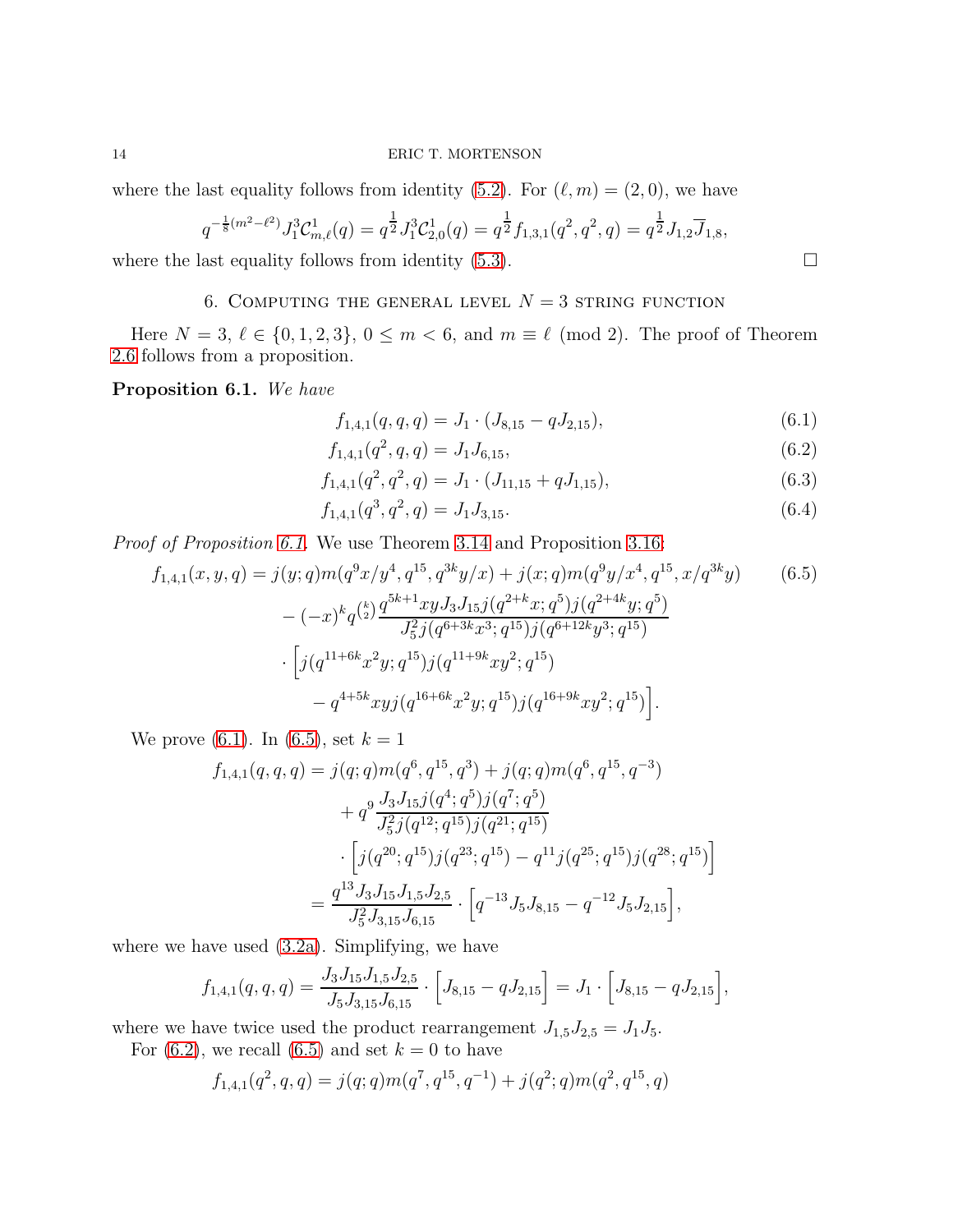$$
-\frac{q^4 J_3 J_{15} j(q^4; q^5) j(q^3; q^5)}{J_5^2 j(q^{12}; q^{15}) j(q^9; q^{15})}
$$
  

$$
\cdot \left[ j(q^{16}; q^{15}) j(q^{15}; q^{15}) - q^7 j(q^{21}; q^{15}) j(q^{20}; q^{15}) \right]
$$
  

$$
=\frac{J_3 J_{15} J_{4,5} J_{3,5} J_{6,15} J_5}{J_5^2 J_{3,15} J_{6,15}}
$$
  

$$
= J_1 J_{6,15},
$$

where for the last equality we used  $(3.2a)$ ,  $(3.2b)$ , and elementary product rearrangements. We prove [\(6.3\)](#page-13-5). In [\(6.5\)](#page-13-3), we set  $k = 2$ :

$$
f_{1,4,1}(q^2, q^2, q) = j(q^2; q)m(q^3, q^{15}, q^6) + j(q^2; q)m(q^3, q^{15}, q^{-6})
$$
  

$$
- q^{20} \frac{J_3 J_{15} j(q^6; q^5) j(q^{12}; q^5)}{J_5^2 j(q^{18}; q^{15}) j(q^{36}; q^{15})}
$$
  

$$
\cdot [j(q^{29}; q^{15}) j(q^{35}; q^{15}) - q^{18} j(q^{34}; q^{15}) j(q^{40}; q^{15})]
$$
  

$$
= \frac{J_3 J_{15} J_{1,5} J_{2,5}}{J_5^2 J_{3,15} J_{6,15}} \cdot [q J_{14,15} J_5 + J_{4,15} J_5]
$$
  

$$
= J_1 \cdot [J_{4,15} + q J_{14,15}].
$$

For [\(6.4\)](#page-13-6), we take [\(6.5\)](#page-13-3) and set  $k = 1$ :

$$
f_{1,4,1}(q^3, q^2, q) = j(q^2; q)m(q^4, q^{15}, q^2) + j(q^3; q)m(q^{-1}, q^{15}, q^{-2})
$$
  
+  $q^{14} \frac{J_3 J_{15} j(q^6; q^5) j(q^8; q^5)}{J_5^2 j(q^{18}; q^{15}) j(q^{24}; q^{15})}$   
- 
$$
\left[j(q^{25}; q^{15}) j(q^{27}; q^{15}) - q^{14} j(q^{30}; q^{15}) j(q^{32}; q^{15})\right]
$$
  
= 
$$
\frac{J_3 J_{15} J_{1,5} J_{3,5}}{J_5^2 J_{3,15} J_{9,15}}
$$
  
= 
$$
J_1 J_{3,15}.
$$

*Proof of Theorem [2.6.](#page-3-2)* For  $N = 3$  we only need to be concerned with  $\ell \in \{0, 1, 2, 3\},\$  $0 \leq m < 6$ ,  $m \equiv \ell \pmod{2}$ . Because of Lemma [3.17,](#page-11-3) we only need to be concerned with the  $(\ell, m)$ -tuples  $(0, 0), (1, 1), (2, 0), (3, 1).$ 

For  $(\ell, m) = (0, 0)$ , we have

$$
q^{-\frac{1}{12}(m^2-\ell^2)} J_1^3 \mathcal{C}^1_{m,\ell}(q) = J_1^3 \mathcal{C}^1_{0,0}(q) = f_{1,4,1}(q,q,q) = J_1 \cdot (J_{8,15} - q J_{2,15}),
$$

where the last equality follows from identity [\(6.1\)](#page-13-2). For  $(\ell, m) = (1, 1)$ , we have

$$
q^{-\frac{1}{12}(m^2-\ell^2)} J_1^3 \mathcal{C}^1_{m,\ell}(q) = J_1^3 \mathcal{C}^1_{1,1}(q) = f_{1,4,1}(q^2,q,q) = J_1 J_{6,15},
$$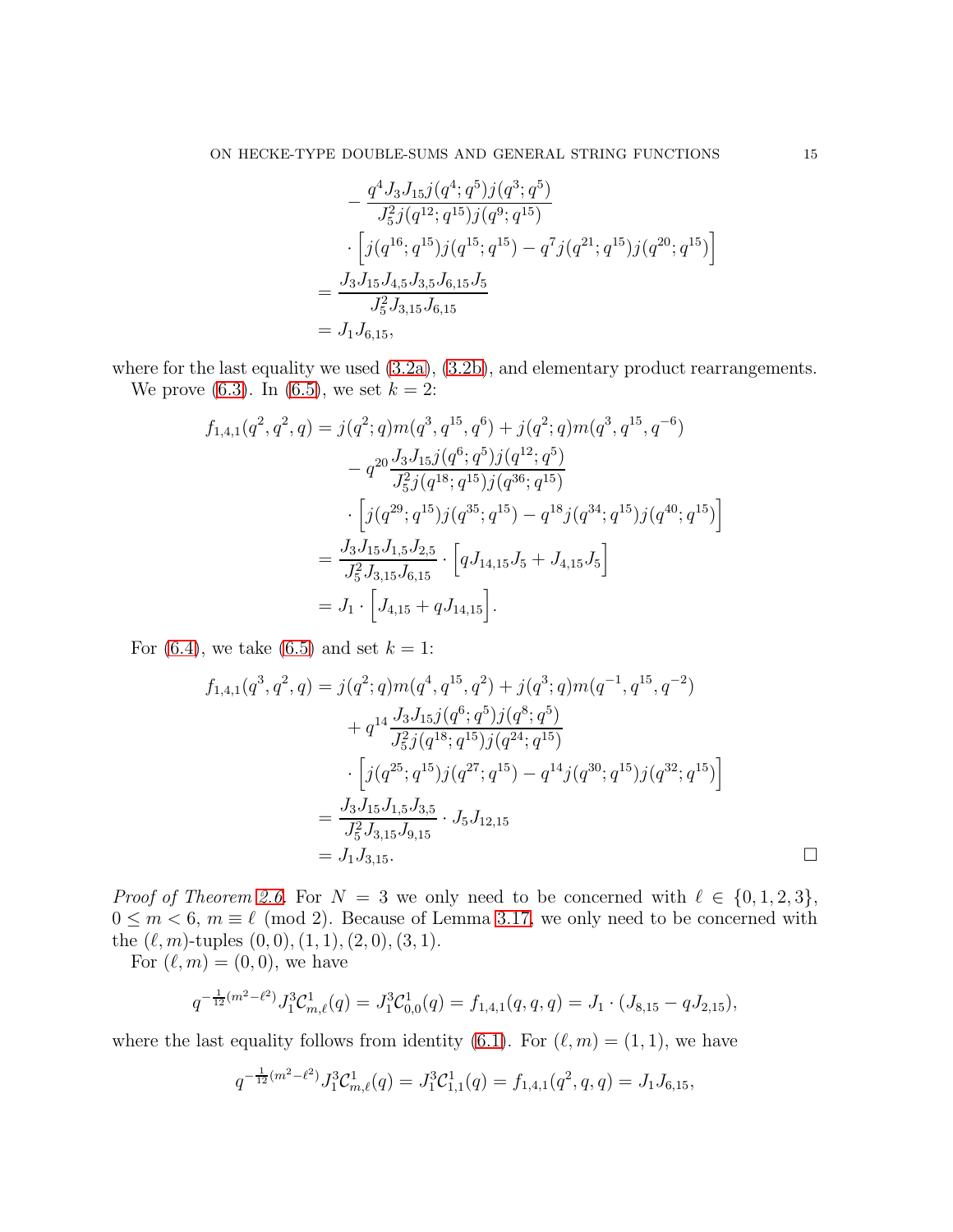where the last equality follows from identity [\(6.2\)](#page-13-4). For  $(\ell, m) = (2, 0)$ , we have

$$
q^{-\frac{1}{12}(m^2-\ell^2)} J_1^3 \mathcal{C}_{m,\ell}^1(q) = q^{\frac{1}{3}} J_1^3 \mathcal{C}_{2,0}^1(q) = q^{\frac{1}{3}} f_{1,4,1}(q^2, q^2, q) = q^{\frac{1}{3}} J_1 \cdot (J_{11,15} + q J_{1,15}),
$$

where the last equality follows from identity [\(6.3\)](#page-13-5). For  $(\ell, m) = (3, 1)$ , we have

$$
q^{-\frac{1}{12}(m^2-\ell^2)} J_1^3 \mathcal{C}^1_{m,\ell}(q) = q^{\frac{2}{3}} J_1^3 \mathcal{C}^1_{3,1}(q) = q^{\frac{2}{3}} f_{1,4,1}(q^3, q^2, q) = q^{\frac{2}{3}} J_1 J_{3,15},
$$

<span id="page-15-0"></span>where the last equality follows from identity  $(6.4)$ .

### 7. COMPUTING THE GENERAL LEVEL  $N = 4$  string function

*Proof of Theorem [2.7.](#page-4-0)* For  $N = 4$  we only need to be concerned with  $\ell \in \{0, 1, 2, 3, 4\},\$  $0 \leq m < 8$ ,  $m \equiv \ell \pmod{2}$ . Because of Lemma [3.17,](#page-11-3) we only need to be concerned with the  $(\ell, m)$ -tuples  $(0, 0), (0, 4), (0, 2), (1, 1), (1, 3), (2, 0), (2, 2)$ . For each  $(\ell, m)$ -tuple, one uses Proposition [7.2](#page-15-1) to compute

$$
q^{-\frac{1}{16}(m^2-\ell^2)} J_1^3 \mathcal{C}_{m,\ell}^N(q). \qquad \qquad \Box
$$

<span id="page-15-2"></span>Proposition 7.1. We have

$$
f_{3,3,1}(-q^2, q, q) - q f_{3,3,1}(-q^4, q^3, q) = J_1 J_{1,2},
$$
\n(7.1a)

$$
f_{3,3,1}(q^2, q, q) + q f_{3,3,1}(q^4, q^3, q) = J_1 \overline{J}_{3,6},
$$
\n(7.1b)

$$
f_{1,5,1}(q^2, q^2, q) = J_1 \overline{J}_{1,6},\tag{7.1c}
$$

$$
f_{3,3,1}(q^3, q, q) = J_{1,4} J_{6,12},\tag{7.1d}
$$

<span id="page-15-13"></span>
$$
f_{1,5,1}(q^2, 1, q) = qJ_1\overline{J}_{6,24},\tag{7.1e}
$$

$$
f_{3,3,1}(q^5, q^4, q^2) + q f_{3,3,1}(q^7, q^6, q^2) = J_2 \overline{J}_{1,4},
$$
\n(7.1f)

$$
f_{3,3,1}(-q^5, q^4, q^2) - q f_{3,3,1}(-q^7, q^6, q^2) = J_2 J_{1,4}.
$$
 (7.1g)

<span id="page-15-1"></span>Proposition 7.2. We have

$$
\mathcal{C}_{0,0}^4(q) = \frac{1}{2} (J_1 \overline{J}_{3,6} + J_1 J_{1,2}), \tag{7.2a}
$$

$$
\mathcal{C}_{4,0}^4(q) = q \frac{1}{2} (J_1 \overline{J}_{3,6} - J_1 J_{1,2}), \qquad (7.2b)
$$

<span id="page-15-3"></span>
$$
C_{2,0}^4(q) = qJ_1\overline{J}_{6,24},\tag{7.2c}
$$

<span id="page-15-11"></span><span id="page-15-10"></span><span id="page-15-8"></span><span id="page-15-4"></span>
$$
C_{1,1}^4(q) = J_1 \overline{J}_{3,8},\tag{7.2d}
$$

$$
C_{3,1}^4(q) = J_1 \overline{J}_{1,8},\tag{7.2e}
$$

<span id="page-15-16"></span><span id="page-15-14"></span>
$$
C_{0,2}^4(q) = J_1 \overline{J}_{1,6},\tag{7.2f}
$$

$$
\mathcal{C}_{2,2}^4(q) = J_{1,4} J_{6,12}.\tag{7.2g}
$$

Proof of Proposition [7.1.](#page-15-2) We recall

<span id="page-15-7"></span>
$$
C_{m,\ell}^N(q) = q^{s(m,\ell,N)} \mathcal{C}_{m,\ell}^N(q). \tag{7.3}
$$

<span id="page-15-17"></span><span id="page-15-15"></span><span id="page-15-12"></span><span id="page-15-9"></span><span id="page-15-6"></span><span id="page-15-5"></span>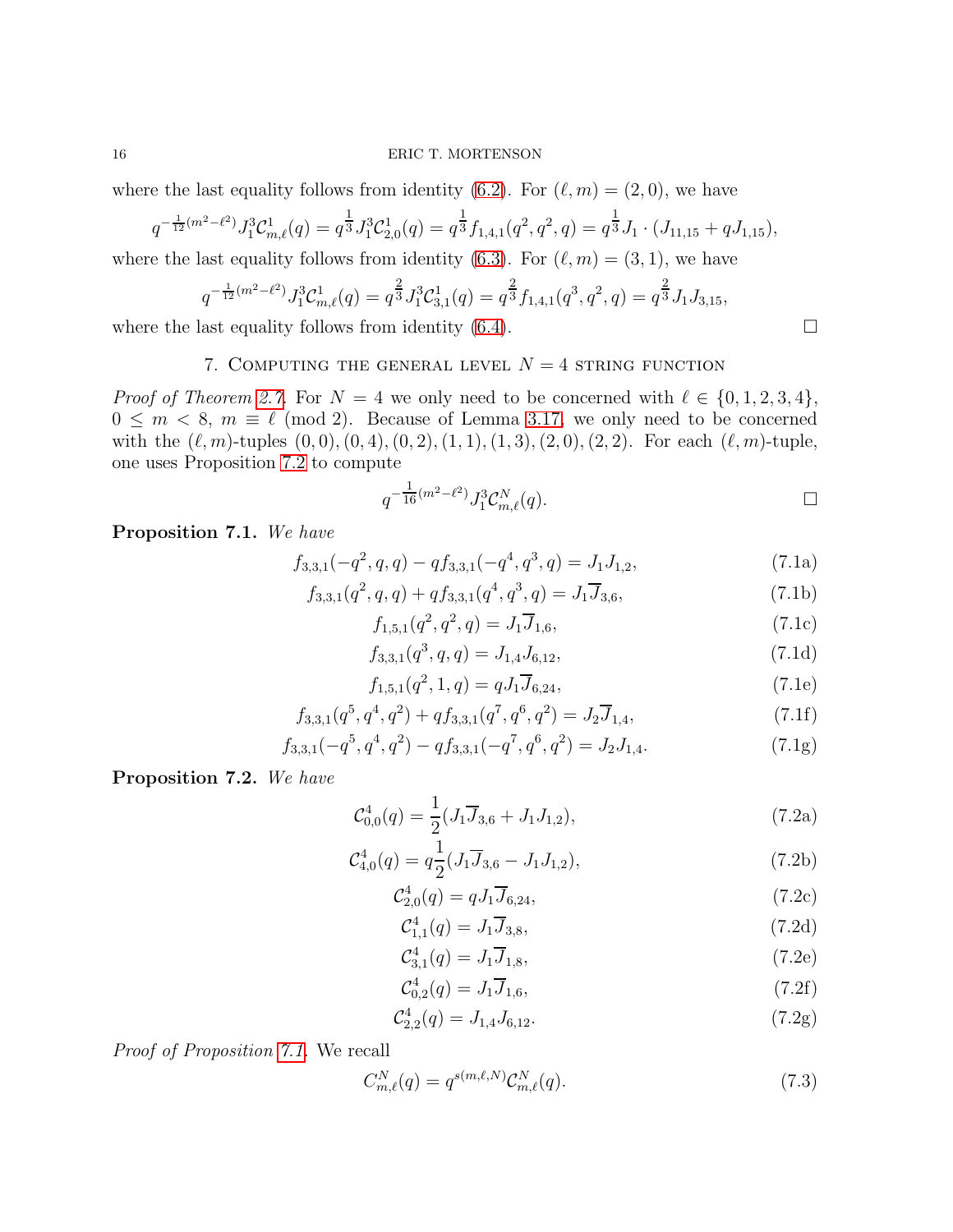We prove identities  $(7.2a)$  and  $(7.2b)$ . From [\[9,](#page-26-5) Theorem 1.1], [\[10,](#page-26-1) p. 219], we have

$$
C_{0,0}^4(q) - C_{4,0}^4(q) = \frac{q^{-\frac{1}{12}}}{J_1^3} \Big( f_{3,3,1}(-q^2, q, q) - q f_{3,3,1}(-q^4, q^3, q) \Big) = \frac{q^{-\frac{1}{12}}}{J_1^3} J_1 J_{1,2},
$$

where the last equality follows from  $(7.1a)$ . Similarly, we obtain an identity not in [\[10\]](#page-26-1):

$$
C_{0,0}^4(q) + C_{4,0}^4(q) = \frac{q^{-\frac{1}{12}}}{J_1^3} \Big( f_{3,3,1}(q^2, q, q) + q f_{3,3,1}(q^4, q^3, q) \Big) = q^{-\frac{1}{12}} \frac{1}{J_1^3} J_1 \overline{J}_{3,6},
$$

where the last equality follows from  $(7.1b)$ . Hence

$$
C_{0,0}^4(q) = \frac{q^{-\frac{1}{12}}}{2J_1^3} (J_1\overline{J}_{3,6} + J_1J_{1,2}),
$$
  

$$
C_{4,0}^4(q) = \frac{q^{-\frac{1}{12}}}{2J_1^3} (J_1\overline{J}_{3,6} - J_1J_{1,2}).
$$

The two identities [\(7.2a\)](#page-15-3) and [\(7.2b\)](#page-15-4) then follow from [\(7.3\)](#page-15-7).

We prove identity  $(7.2c)$ . From  $(2.6)$ ,  $[10, p. 219]$ , we have

$$
C_{2,0}^4(q)=\frac{q^{-\tfrac{1}{3}}}{J_1^3}f_{1,5,1}(q^2,1,q)=\frac{q^{\tfrac{2}{3}}}{J_1^3}J_1\overline{J}_{6,24},
$$

where the last equality follows from [\(7.1e\)](#page-15-9). Identity [\(7.2d\)](#page-15-10) then follows from [\(7.3\)](#page-15-7).

We prove identities [\(7.2d\)](#page-15-10) and [\(7.2e\)](#page-15-11). From [\[9,](#page-26-5) Theorem 1.1], [\[10,](#page-26-1) p. 220], we have

$$
C_{1,1}^4(q^2)+C_{3,1}^4(q^2)=\frac{q^{-\tfrac{1}{6}}}{J_2^3}\Big(f_{3,3,1}(q^5,q^4,q^2)+qf_{3,3,1}(q^7,q^6,q^2)\Big)=\frac{q^{-\tfrac{1}{6}}}{J_2^3}J_2\overline{J}_{1,4},
$$

where the last equality follows from  $(7.1f)$ . Similarly, we obtain an identity not in [\[10\]](#page-26-1):

$$
C_{1,1}^4(q^2) - C_{3,1}^4(q^2) = \frac{q^{-\frac{1}{6}}}{J_2^3} \Big( f_{3,3,1}(-q^5,q^4,q^2) - q f_{3,3,1}(-q^7,q^6,q^2) \Big) = \frac{q^{-\frac{1}{6}}}{J_2^3} J_2 J_{1,4},
$$

where the last equality follows from  $(7.1g)$ . Hence

$$
C_{1,1}^4(q^2) = \frac{q^{-\frac{1}{6}}}{2J_2^2} \cdot (\overline{J}_{1,4} + J_{1,4}) = \frac{q^{-\frac{1}{6}}}{J_2^2} \cdot \overline{J}_{6,16},
$$
  

$$
C_{3,1}^4(q^2) = \frac{q^{-\frac{1}{6}}}{2J_2^2} \cdot (\overline{J}_{1,4} - J_{1,4}) = \frac{q^{-\frac{1}{6}}}{J_2^2} \cdot \overline{J}_{14,16},
$$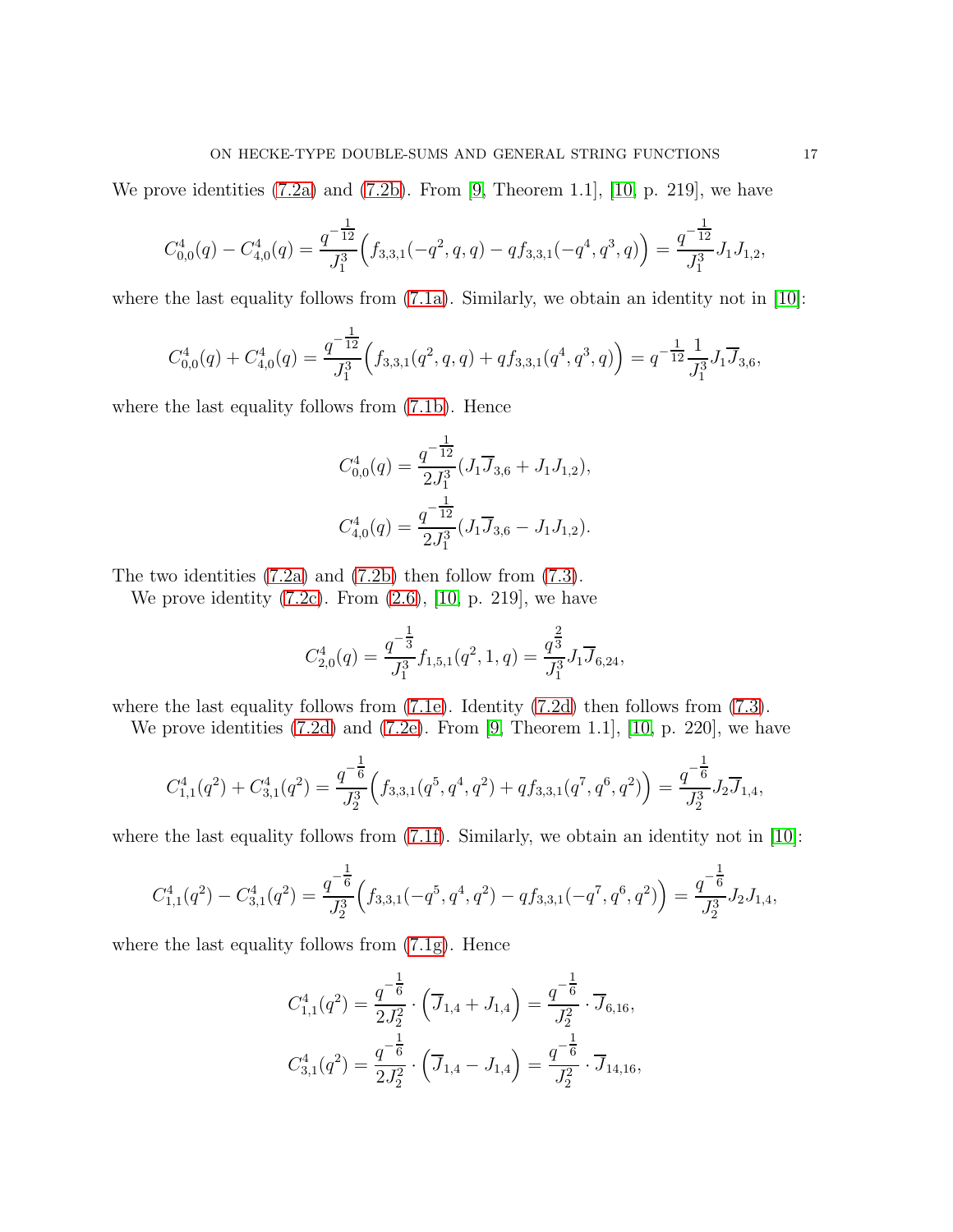where we have used  $(2.24)$  with  $m = 2$ . Using  $(3.2b)$ , we have

$$
C_{1,1}^4(q) = \frac{q^{-\frac{1}{12}}}{J_1^2} \cdot \overline{J}_{3,8},
$$
  

$$
C_{3,1}^4(q) = \frac{q^{-\frac{1}{12}}}{J_1^2} \cdot \overline{J}_{1,8},
$$

and the identities [\(7.2d\)](#page-15-10) and [\(7.2e\)](#page-15-11) follow from [\(7.3\)](#page-15-7).

We prove identity  $(7.2f)$ . From  $(2.6)$ , we obtain an identity which is not in [\[10\]](#page-26-1):

$$
C_{0,2}^4(q) = \frac{q^{\frac{1}{4}}}{J_1^3} f_{1,5,1}(q^2, q^2, q) = \frac{q^{\frac{1}{4}}}{J_1^3} J_1 \overline{J}_{1,6},\tag{7.4}
$$

where the last equality follows from  $(7.1c)$ . Identity  $(7.2f)$  then follows from  $(7.3)$ .

We prove identity [\(7.2g\)](#page-15-16). Using [\[9,](#page-26-5) Corollary 1.3], we obtain an identity which is not in [\[10\]](#page-26-1):

$$
C_{2,2}^4(q) = \frac{1}{J_1^3} f_{3,3,1}(q^3, q, q) = \frac{1}{J_1^3} J_{1,4} J_{6,12},\tag{7.5}
$$

where the last equality follows from [\(7.1d\)](#page-15-17). Identity [\(7.2g\)](#page-15-16) then follows from [\(7.3\)](#page-15-7).  $\Box$ 

Proof of Proposition [7.1.](#page-15-2) Identity [\(7.1a\)](#page-15-5) is true by [\[8,](#page-26-11) Lemma 3.11].

We prove [\(7.1b\)](#page-15-6). We recall Corollary [3.12.](#page-9-2) The contribution from [\(3.16\)](#page-9-3) reads

$$
h_{3,3,1}(q^2, q, q, -1, -1) + q h_{3,3,1}(q^4, q^3, q, -1, -1)
$$
  
=  $j(q^2; q^3)m(-q, q^2, -1) + j(q; q)m(-q^2, q^6, -1)$   
+  $q(j(q^4; q^3)m(-q, q^2, -1) + j(q; q)m(-q^{-2}, q^6, -1))$   
=  $j(q^2; q^3)m(-q, q^2, -1) + qj(q^4; q^3)m(-q, q^2, -1)$   
= 0,

where we have used [\(3.2a\)](#page-5-3). Hence

$$
f_{3,3,1}(q^2, q, q) + q f_{3,3,1}(q^4, q^3, q)
$$
  
= 
$$
-\sum_{d=0}^2 \frac{q^{d(d+1)}j(q^{3+2d};q^3)j(-q^{5-2d};q^6)J_6^3j(q^{3+2d};q^6)}{4\overline{J}_{2,8}\overline{J}_{6,24}j(q^2;q^6)j(q^{1+2d};q^6)}
$$

$$
-q \sum_{d=0}^2 \frac{q^{d(d+1)}j(q^{5+2d};q^3)j(-q^{5-2d};q^6)J_6^3j(q^{-1+2d};q^6)}{4\overline{J}_{2,8}\overline{J}_{6,24}j(q^{-2};q^6)j(q^{1+2d};q^6)}
$$

$$
= \frac{J_1J_6^3}{2\overline{J}_{2,8}\overline{J}_{6,24}J_2J_{3,6}} \left( \overline{J}_{3,6}J_{1,6} + \overline{J}_{1,6}J_{3,6} \right)
$$

$$
= \frac{J_1J_6^3}{2\overline{J}_{2,8}\overline{J}_{6,24}J_2J_{3,6}} 2j(q^4;q^{12})j(q^4;q^{12})
$$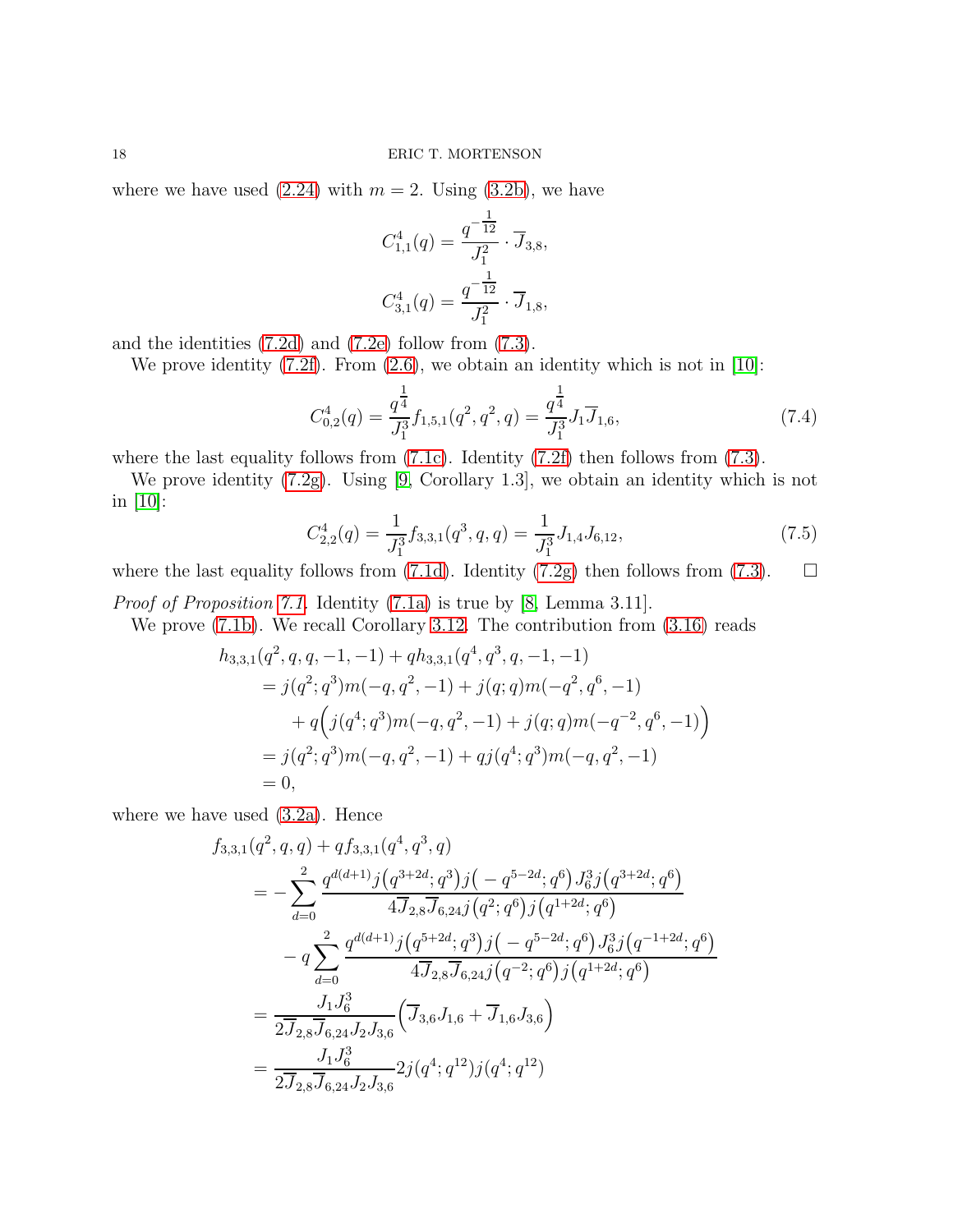$= J_1 \overline{J}_{3,6},$ 

where for the penultimate equality we used [\(3.3c\)](#page-6-2).

We prove [\(7.1c\)](#page-15-15). Using [\(3.9\)](#page-7-0) with  $(R, S) = (-2, 1)$ , it is equivalent to show

$$
-q^{9}f_{1,5,1}(q^{5}, q^{-7}, q) = J_1 \overline{J}_{1,6}.
$$
\n(7.6)

We recall Theorem [3.15.](#page-10-1) We have

$$
f_{1,5,1}(x,y,q) = g_{1,5,1}(x,y,q,y/x,x/y) - \Theta_{1,4}(x,y,q),
$$

where  $x \to q^5$  and  $y \to q^{-7}$  yield

$$
g_{1,5,1}(x,y,q,y/x,x/y) \to j(q^{-7};q)m(-q^{54},q^{24},q^{-12}) + j(q^5;q)m(-q^{-18},q^{24},q^{12}) = 0
$$
d

and

$$
\Theta_{1,4}(x,y,q) \rightarrow \frac{q^{-1}}{j(-q^{30};q^{24})j(-q^{-18};q^{24})} \Big\{ J_{4,16}S_1 - qJ_{8,16}S_2 \Big\}
$$
  
= 
$$
\frac{q^{23}}{J_{6,24}^2} \Big\{ J_{4,16}S_1 - qJ_{8,16}S_2 \Big\},
$$

with

$$
S_1 = \frac{j(q^{18}; q^{24})j(-1; q^{24})j(q^3; q^{12})}{J_{12}^3 J_{48}} \cdot j(-q^6; q^{24})j(q^{-12}; q^{24})J_{24}^2,
$$
  
=  $-q^{-12} \frac{J_{6,24} \overline{J}_{0,24} J_{3,12}}{J_{12}^3 J_{48}} \cdot \overline{J}_{6,24} J_{12,24} J_{24}^2,$ 

and

$$
S_2 = \frac{j(q^6; q^{24})j(-q^{-12}; q^{24})j(q^9; q^{12})}{J_{12}^2} \cdot \frac{q^2j(-q^6, q^{-12}; q^{24})J_{48}}{q^{-7}J_{24}}
$$
  
=  $-q^{-15} \frac{J_{6,24} \overline{J}_{12,24} J_{3,12}}{J_{12}^2} \cdot \frac{\overline{J}_{6,24} J_{12,24} J_{48}}{J_{24}}$ 

Hence

$$
f_{1,5,1}(q^5, q^{-7}, q) = \frac{q^9}{\overline{J}_{6,24}^2} \Big[ q^2 J_{4,16} \frac{J_{6,24} \overline{J}_{0,24} J_{3,12}}{J_{12}^3 J_{48}} \cdot \overline{J}_{6,24} J_{12,24} J_{24}^2 - J_{8,16} \frac{J_{6,24} \overline{J}_{12,24} J_{3,12}}{J_{12}^2} \cdot \frac{\overline{J}_{6,24} J_{12,24} J_{48}}{J_{24}} \Big]
$$
  
=  $\frac{q^9 J_{3,12} J_{6,24} J_{12,24}}{\overline{J}_{6,24}} \Big[ q^2 J_{4,16} \frac{\overline{J}_{0,24}}{J_{12}^3 J_{48}} \cdot J_{24}^2 - J_{8,16} \frac{\overline{J}_{12,24}}{J_{12}^2} \cdot \frac{J_{48}}{J_{24}} \Big] = \frac{q^9 J_{3,12} J_{6,24} J_{12,24}}{\overline{J}_{6,24} J_{12}^3} \Big[ q^2 \frac{J_4 J_{16} J_{24}^2}{J_{8} J_{48}} \cdot \overline{J}_{0,24} - \frac{J_8^2 J_{12} J_{48}}{J_{16} J_{24}} \cdot \overline{J}_{12,24} \Big]$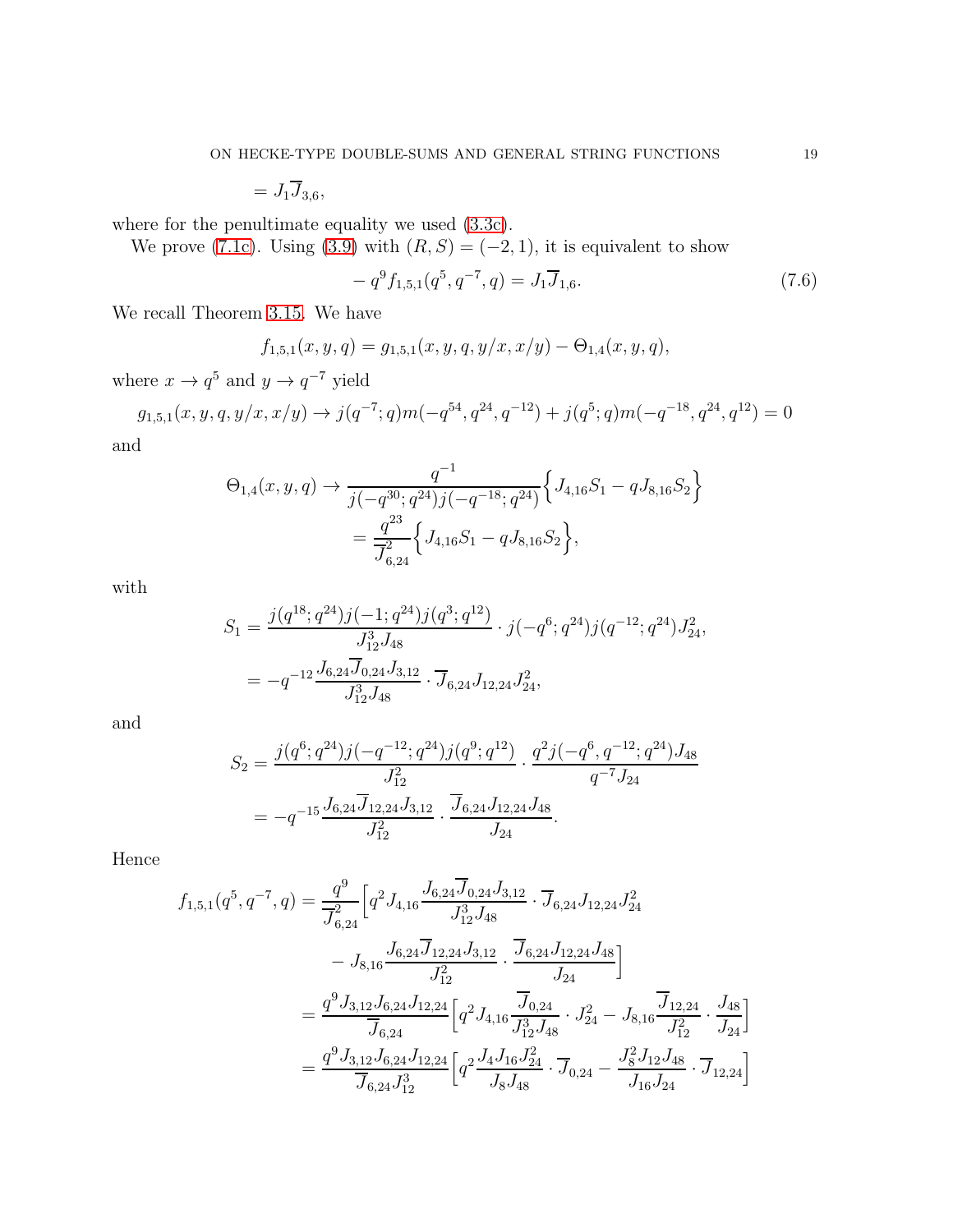$$
= \frac{q^{9} J_{3,12} J_{6,24} J_{12,24} J_4}{\overline{J}_{6,24} J_{12}^{3}} \Big[ q^{2} \overline{J}_{8,24} \cdot \overline{J}_{0,24} - \overline{J}_{4,24} \cdot \overline{J}_{12,24} \Big] = -\frac{q^{9} J_{3,12} J_{6,24} J_{12,24} J_4}{\overline{J}_{6,24} J_{12}^{3}} \Big[ \overline{J}_{4,24} \cdot \overline{J}_{12,24} - q^{2} \overline{J}_{8,24} \cdot \overline{J}_{0,24} \Big].
$$

Using [\(3.3a\)](#page-6-3) with  $q \to q^{12}$ ,  $x = y = q^2$  we have

$$
f_{1,5,1}(q^5, q^{-7}, q) = -\frac{q^9 J_{3,12} J_{6,24} J_{12,24} J_4}{\overline{J}_{6,24} J_{12}^3} J_{2,12}^2 = -q^9 J_1 \overline{J}_{1,6}.
$$

We prove [\(7.1d\)](#page-15-17). Here we show

$$
\lim_{x \to q} f_{3,3,1}(x^3, x, q) = J_{1,4} J_{6,12}.
$$
\n(7.7)

We recall Corollary [3.12.](#page-9-2) The contribution from [\(3.16\)](#page-9-3) reads

$$
\lim_{x \to q} (h_{3,3,1}(x^3, x, q, -1, -1))
$$
\n
$$
= \lim_{x \to q} \left[ j(x^3; q^3)m(-q^2x^{-2}; q^2, -1) + j(x; q)m(-q^3, q^6, -1) \right]
$$
\n
$$
= \lim_{x \to q} j(x^3; q^3) \left[ m(-q^2x^{-2}; q^2, z) + z \frac{J_2^3 j(-z^{-1}; q^2) j(zq^2/x^2; q^2)}{\overline{J}_{0,2} j(z; q^2) j(q^2/x^2; q^2) j(-zq^2/x^2; q^2)} \right]
$$
\n
$$
= \lim_{x \to q} j(x^3; q^3) \left[ m(-q^2x^{-2}; q^2, q) + \frac{J_2^3 \overline{J}_{1,2} j(q^3/x^2; q^2) j(-zq^2/x^2; q^2)}{\overline{J}_{0,2} J_{1,2} j(q^2/x^2; q^2) j(-q^3/x^2; q^2)} \right]
$$
\n
$$
= - \lim_{x \to q} j(x^3; q^3) \frac{J_2^3 \overline{J}_{1,2} j(qx^2; q^2)}{\overline{J}_{0,2} J_{1,2} j(x^2; q^2) j(-qx^2; q^2)}
$$
\n
$$
= - \lim_{x \to q} j(x; q) j(x\omega; q) j(x\omega^2; q) \frac{J_3}{J_1^3} \frac{J_2^3 \overline{J}_{1,2} j(qx^2; q^2)}{\overline{J}_{0,2} J_{1,2} j(x; q) j(-x; q) j(-qx^2; q^2)} \frac{J_1^2}{J_2}
$$
\n
$$
= j(q\omega; q) j(q\omega^2; q) \frac{J_3}{J_1^3} \frac{J_2^3}{\overline{J}_{0,2} \overline{J}_{0,1}} \frac{J_1^2}{J_2}
$$
\n
$$
= \frac{3}{2} \frac{J_3^3}{\overline{J}_{0,2}},
$$

where the second equality follows from [\(3.6d\)](#page-7-1). Hence

$$
\lim_{x \to q} f_{3,3,1}(x^3, x, q)
$$
\n
$$
= \frac{3}{2} \frac{J_3^3}{\overline{J}_{0,2}} - \lim_{x \to q} \sum_{d=0}^2 \frac{q^{d(d+1)} J_6^3 j (q^{2+2d} x; q^3) j (-q^{4-2d} x^2; q^6) j (q^{5+2d} x^{-2}; q^6)}{4 \overline{J}_{2,8} \overline{J}_{6,24} j (q^3; q^6) j (q^{2+2d} x^{-2}; q^6)}
$$
\n
$$
= \frac{3}{2} \frac{J_3^3}{\overline{J}_{0,2}} - \lim_{x \to q} \left[ \frac{J_6^3 j (q^2 x; q^3) j (-q^4 x^2; q^6) j (q^5 x^{-2}; q^6)}{4 \overline{J}_{2,8} \overline{J}_{6,24} J_{3,6} j (q^2 x^{-2}; q^6)} \right]
$$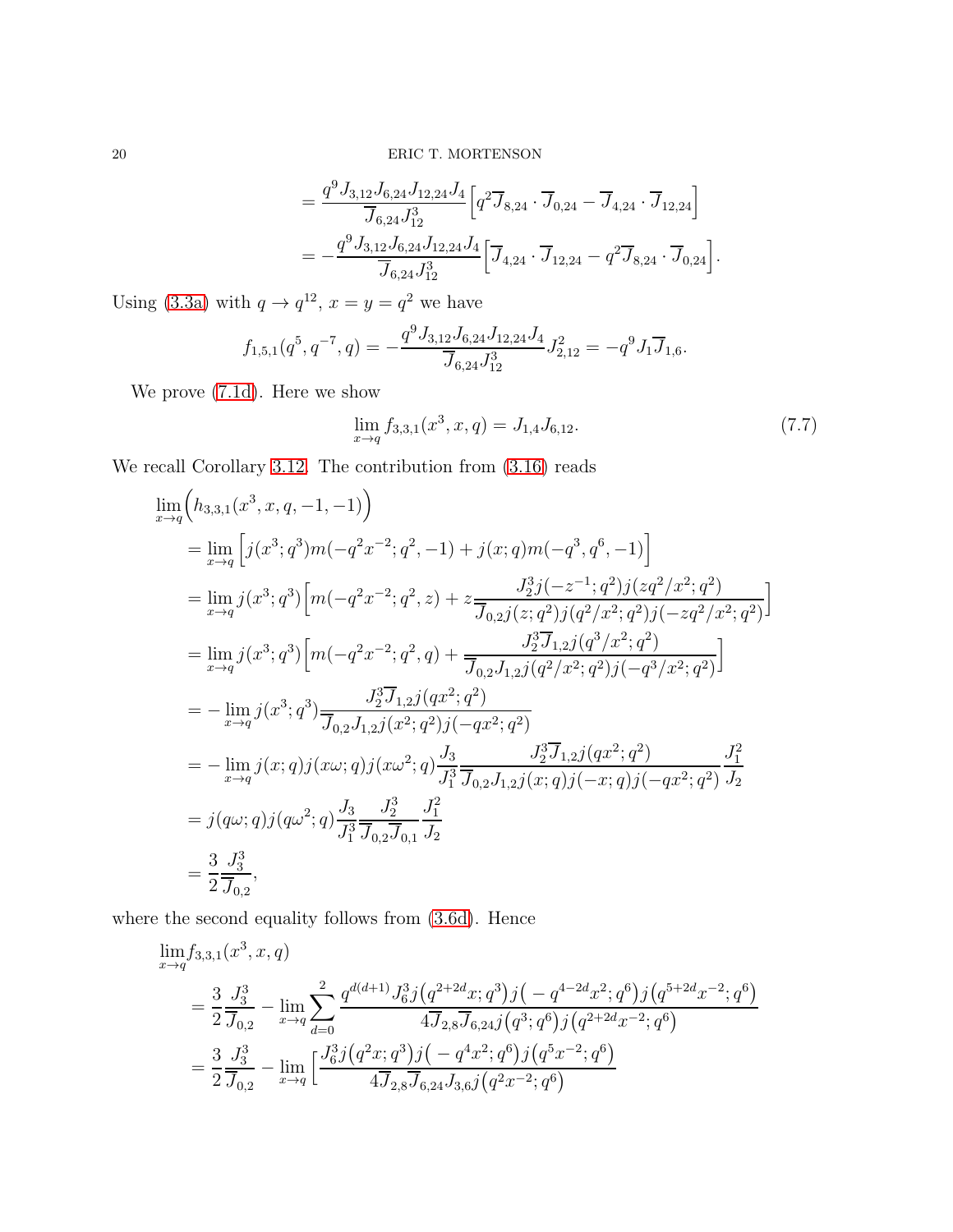$$
+\frac{q^{2}J_{6}^{3}j(q^{4}x;q^{3})j(-q^{2}x^{2};q^{6})j(q^{7}x^{-2};q^{6})}{4\overline{J}_{2,8}\overline{J}_{6,24}J_{3,6}j(q^{4}x^{-2};q^{6})} +\frac{q^{6}J_{6}^{3}j(q^{6}x;q^{3})j(-x^{2};q^{6})j(q^{9}x^{-2};q^{6})}{4\overline{J}_{2,8}\overline{J}_{6,24}J_{3,6}j(q^{6}x^{-2};q^{6})}\n=\frac{3}{2}\frac{J_{3}^{3}}{J_{0,2}}-\lim_{x\to q}\left[\frac{J_{6}^{3}j(q^{2}x;q^{3})j(-q^{4}x^{2};q^{6})j(qx^{2};q^{6})}{\overline{J}_{0,2}\overline{J}_{0,6}J_{3,6}j(q^{4}x^{2};q^{6})}\n+\frac{xJ_{6}^{3}j(qx;q^{3})j(-q^{2}x^{2};q^{6})j(qx^{-2};q^{6})}{\overline{J}_{0,2}\overline{J}_{0,6}J_{3,6}j(q^{4}x^{-2};q^{6})}\n-\frac{J_{6}^{3}j(x;q^{3})j(-x^{2};q^{6})j(q^{3}x^{-2};q^{6})}{\overline{J}_{0,2}\overline{J}_{0,6}J_{3,6}j(x^{2};q^{6})}\n=\frac{3}{2}\frac{J_{3}^{3}}{\overline{J}_{0,2}}-\lim_{x\to q}\left[\frac{J_{6}^{3}j(q^{2}x;q^{3})j(-q^{4}x^{2};q^{6})j(qx^{2};q^{6})}{\overline{J}_{0,2}\overline{J}_{0,6}J_{3,6}j(q^{2}x;q^{3})j(-q^{2}x;q^{3})}\frac{J_{3}^{2}}{J_{6}}\right]+2\frac{J_{6}^{3}J_{1}\overline{J}_{2,6}J_{1,6}}{\overline{J}_{0,2}\overline{J}_{0,6}J_{3,6}j}
$$

$$
=\frac{3}{2}\frac{J_{3}^{3}}{\overline{J}_{0,2}}-\frac{1}{2}\frac{J_{3}^{3}}{\overline{J}_{0,2}}+2\frac{J_{6}^{3}J_{1}\overline{J}_{2,6}J_{1,6
$$

Continuing, we have

$$
f_{3,3,1}(q^3, q, q) = \frac{3}{2} \frac{J_3^3}{\overline{J}_{0,2}} - \frac{1}{2} \frac{J_3^3}{\overline{J}_{0,2}} + 2 \frac{J_6^3 J_1 \overline{J}_{2,6} J_{1,6}}{\overline{J}_{0,2} \overline{J}_{0,6} J_{3,6} J_2}
$$
  
\n
$$
= \frac{J_3^3}{\overline{J}_{0,2}} \cdot \left[ 1 + \frac{\overline{J}_{3,6} \overline{J}_{3,12}}{\overline{J}_{1,6} \overline{J}_{1,3}} \right]
$$
  
\n
$$
= \frac{1}{2} \cdot \frac{J_1^2 J_6^2}{J_2^2 J_4 J_{12}} \left[ \overline{J}_{1,6} \overline{J}_{1,3} + \overline{J}_{3,6} \overline{J}_{3,12} \right]
$$
  
\n
$$
= J_{1,4} J_{6,12} \cdot \frac{2}{\overline{J}_{0,1} \overline{J}_{0,2}} \left[ \overline{J}_{1,6} \overline{J}_{1,3} + \overline{J}_{3,6} \overline{J}_{3,12} \right]
$$
  
\n
$$
= J_{1,4} J_{6,12},
$$

where the last equality follows from Lemma [3.3.](#page-6-4)

We prove [\(7.1e\)](#page-15-9). Using [\(3.9\)](#page-7-0) with  $(R, S) = (0, 1)$ , it is equivalent to show

$$
f_{1,5,1}(q^7, q, q) = -q J_1 \overline{J}_{6,24}.
$$

We recall Theorem [3.15.](#page-10-1) Arguing as in the proof of identity [\(7.1c\)](#page-15-15), we find that under the substitutions  $x \to q^7$  and  $y \to q$ , we have

$$
g_{1,5,1}(x,y,q,y/x,x/y) \to j(q;q)m\left(-q^{16},q^{24},q^{-6}\right) + j(q^7;q)m\left(-q^{-20},q^{24},q^{6}\right) = 0
$$

and that

$$
\Theta_{1,4}(x,y,q) \to \frac{q^9}{j(-q^{38};q^{24})j(-q^{14};q^{24})} \Big\{ J_{4,16}S_1 - qJ_{8,16}S_2 \Big\}
$$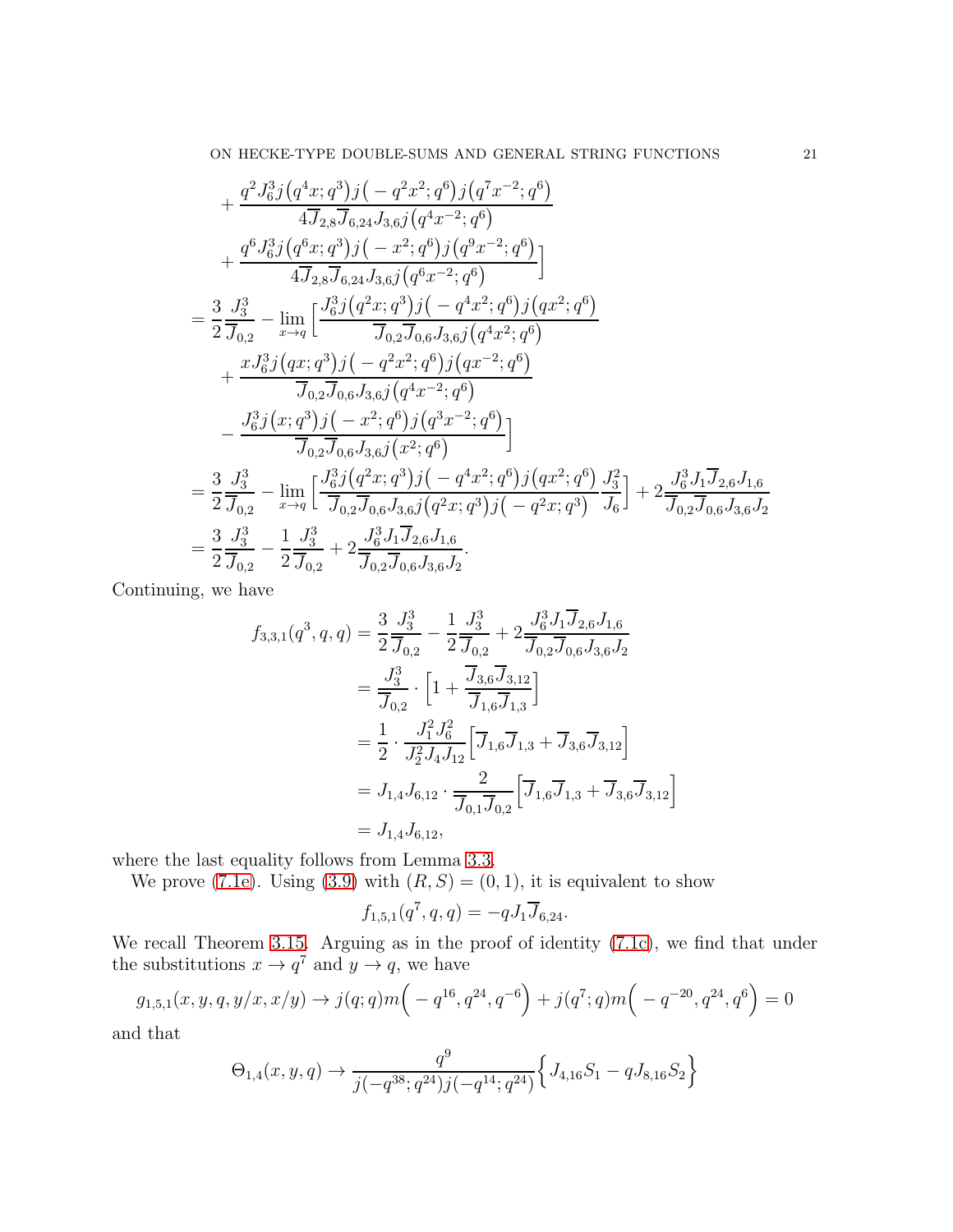$$
=\frac{q^{23}}{\overline{J}_{10,24}^2}\Big\{J_{4,16}S_1-qJ_{8,16}S_2\Big\}
$$

with

$$
S_1 = \frac{j(q^{38}; q^{24})j(-q^6; q^{24})j(q^{13}; q^{12})}{J_{12}^3 J_{48}} \cdot \frac{q^{19}j(-q^{38}; q^{24})j(q^6; q^{24})^2j(-q^{-6}; q^{24})^2}{J_{24}}
$$
  
=  $q^{-22} \frac{J_{10,24} \overline{J}_{6,24} J_{1,12}}{J_{12}^3 J_{48}} \cdot \frac{\overline{J}_{10,24} J_{6,24}^2 \overline{J}_{6,24}^2}{J_{24}}$ 

and

$$
S_2 = \frac{j(q^{26}; q^{24})j(-q^{-6}; q^{24})j(q^{19}; q^{12})}{J_{12}^2} \cdot \frac{q^8j(-q^{38}; q^{24})j(q^{12}; q^{48})^2}{J_{48}}
$$
  
=  $q^{-21} \frac{J_{2,24} \overline{J}_{6,24} J_{5,12}}{J_{12}^2} \cdot \frac{\overline{J}_{10,24} J_{12,48}^2}{J_{48}}.$ 

Assembling the pieces, we have

$$
f_{1,5,1}(q^7, q, q) = -\frac{q^{23}}{\overline{J}_{10,24}^2} \Big[ J_{4,16} q^{-22} \frac{J_{10,24} \overline{J}_{6,24} J_{1,12}}{J_{12}^3 J_{48}} \cdot \frac{\overline{J}_{10,24} J_{6,24}^2 \overline{J}_{6,24}^2}{J_{24}} - q^{-20} J_{8,16} \frac{J_{2,24} \overline{J}_{6,24} J_{5,12}}{J_{12}^2} \cdot \frac{\overline{J}_{10,24} J_{12,48}^2}{J_{48}} \Big] = -\frac{q \overline{J}_{6,24} J_{12,48}^2}{\overline{J}_{10,24}} \Big[ J_{4,16} \frac{J_{10,24} J_{1,12}^2}{J_{12}^3 J_{48}} \cdot \frac{J_{24}^3}{J_{48}^2} - q^2 J_{8,16} \frac{J_{2,24} J_{5,12}}{J_{12}^2} \cdot \frac{1}{J_{48}} \Big] = -\frac{q \overline{J}_{6,24} J_{12,48}^2 J_{1,12} J_{5,12}}{\overline{J}_{10,24}} \frac{J_{24}}{J_{12}^2} \Big[ J_{4,16} \frac{\overline{J}_{5,12}}{J_{12}^3 J_{48}} \cdot \frac{J_{24}^3}{J_{24}^2} - q^2 J_{8,16} \frac{\overline{J}_{1,12}}{J_{12}^2 J_{48}} \Big] = -q J_1 \overline{J}_{6,24} \cdot \frac{J_4}{J_2 J_6 J_{12}} \frac{1}{\overline{J}_{10,24}} \cdot \Big[ \overline{J}_{8,24} \overline{J}_{5,12} \overline{J}_{3,12} - q^2 \overline{J}_{4,24} \overline{J}_{1,12} \overline{J}_{3,12} \Big] = -q J_1 \overline{J}_{6,24} \cdot \frac{J_4}{J_2 J_6 J_{12}} \frac{1}{\overline{J}_{10,24}} \cdot \frac{J_{24}}{J_{
$$

where for the last equality we used [\(3.2d\)](#page-6-5). Using Proposition [3.1](#page-6-6) with  $q \to q^{12}$ ,  $a = -q^5$ ,  $b = q^4$ ,  $c = q^2$ ,  $d = -i$  yields

$$
f_{1,5,1}(q^7, q, q) = -q \frac{J_1 J_{6,24} J_4 J_{24}}{J_2 J_6 J_{12} \overline{J}_{10,24} J_{12}^2} \cdot j(iq^5; q^{12}) j(-iq^5; q^{12}) J_{6,12} J_{2,12} = -q J_1 \overline{J}_{6,24}.
$$

We prove [\(7.1f\)](#page-15-12). We recall Corollary [3.12.](#page-9-2) The contribution from [\(3.16\)](#page-9-3) reads

$$
h_{3,3,1}(q^5, q^4, q^2, -1, -1) + q h_{3,3,1}(q^7, q^6, q^2, -1, -1)
$$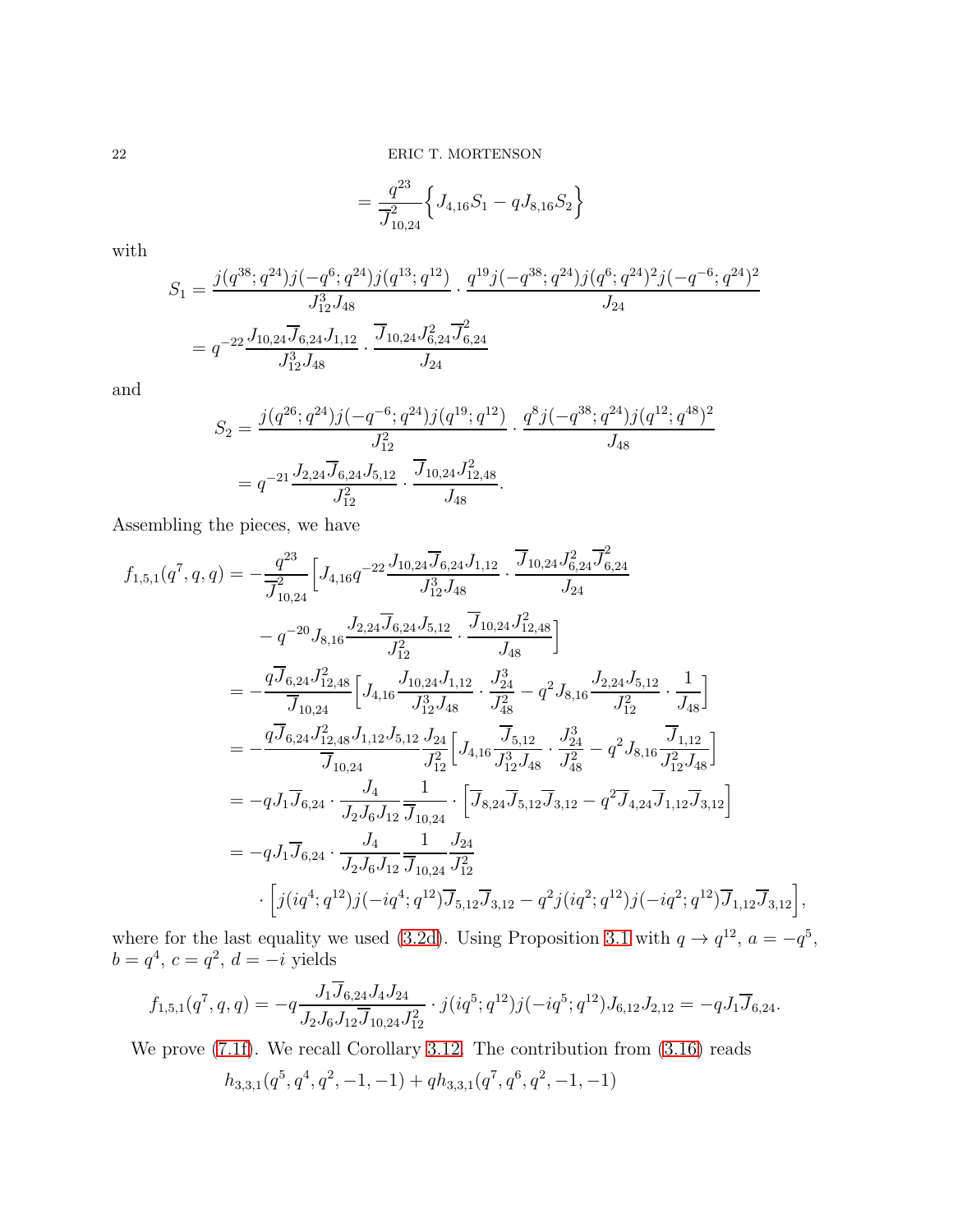$$
= j(q5; q6)m(-q3, q4, -1) + j(q4; q2)m(-q-1, q12, -1)q(j(q7; q6)m(-q3, q4, -1) + j(q6; q2)m(-q, q12, -1))= j(q5; q6)m(-q3, q4, -1) + qj(q7; q6)m(-q3, q4, -1)= 0,
$$

where for the last equality we used [\(3.2a\)](#page-5-3). Thus

$$
f_{3,3,1}(q^5, q^4, q^2) + q f_{3,3,1}(q^7, q^6, q^2)
$$
  
= 
$$
-\sum_{d=0}^2 \frac{q^{2d(d+1)}j(q^{8+4d}; q^6)j(-q^{9-4d}; q^{12})J_{12}^3j(q^{2+4d}; q^{12})}{\overline{J}_{0,4}\overline{J}_{0,12}j(q^{-1}; q^{12})j(q^{3+4d}; q^{12})}
$$
  

$$
-q \sum_{d=0}^2 \frac{q^{2d(d+1)}j(q^{10+4d}; q^6)j(-q^{9-4d}; q^1)J_{12}^3j(q^{-2+4d}; q^{12})}{\overline{J}_{0,4}\overline{J}_{0,12}j(q^{-5}; q^{12})j(q^{3+4d}; q^{12})}
$$
  
= 
$$
-\frac{j(q^8; q^6)j(-q^9; q^{12})J_{12}^3j(q^2; q^{12})}{\overline{J}_{0,4}\overline{J}_{0,12}j(q^{-1}; q^{12})j(q^3; q^{12})} - \frac{q^{12}j(q^{16}; q^6)j(-q; q^{12})J_{12}^3j(q^{10}; q^{12})}{\overline{J}_{0,4}\overline{J}_{0,12}j(q^{-1}; q^{12})j(q^{3}; q^{12})} - q \frac{q^4j(q^{14}; q^6)j(-q^5; q^{12})J_{12}^3j(q^2; q^{12})}{\overline{J}_{0,4}\overline{J}_{0,12}j(q^{-5}; q^{12})j(q^3; q^{12})} - q \frac{q^4j(q^{14}; q^6)j(-q^5; q^{12})J_{12}^3j(q^2; q^{12})}{\overline{J}_{0,4}\overline{J}_{0,12}j(q^{-5}; q^{12})j(q^7; q^{12})}
$$
  
= 
$$
-q^{-1} \frac{J_2\overline{J}_{3,12}J_{12}^3J_{2,12}}{\overline{J}_{0,4}\overline{J}_{0,12}J_{1,12}J_{3,12}} + q^{-1} \frac{J_2\overline{J}_{1,12}J_{12}^3J_{2,12}}{\overline
$$

where we have simplified using [\(3.2a\)](#page-5-3). Regrouping terms, we have

$$
f_{3,3,1}(q^5, q^4, q^2) + q f_{3,3,1}(q^7, q^6, q^2)
$$
  
\n
$$
= -q^{-1} \frac{J_2 J_{12}^3 J_{2,12}}{\overline{J}_{0,4} \overline{J}_{0,12} J_{1,12}} \cdot \left( \frac{\overline{J}_{3,12}}{\overline{J}_{3,12}} - \frac{\overline{J}_{1,12}}{\overline{J}_{1,12}} \right) + \frac{J_2 J_{12}^3 J_{2,12}}{\overline{J}_{0,4} \overline{J}_{0,12} J_{5,12}} \cdot \left( \frac{\overline{J}_{3,12}}{\overline{J}_{3,12}} + \frac{\overline{J}_{5,12}}{\overline{J}_{5,12}} \right)
$$
  
\n
$$
= -q^{-1} \frac{J_2 J_{12}^3 J_{2,12}}{\overline{J}_{0,4} \overline{J}_{0,12} J_{1,12}} \cdot \left( \frac{-2q J_{2,24} J_{16,24}}{\overline{J}_{3,12} J_{1,12}} \right) + \frac{J_2 J_{12}^3 J_{2,12}}{\overline{J}_{0,4} \overline{J}_{0,12} J_{5,12}} \cdot \left( \frac{2 J_{8,24} J_{10,24}}{\overline{J}_{3,12} J_{5,12}} \right)
$$
  
\n
$$
= 2 \frac{J_2 J_{12}^3 J_{2,12} J_8}{\overline{J}_{0,4} \overline{J}_{0,12} J_{3,12}} \cdot \left( \frac{J_{2,24}}{\overline{J}_{1,12}^2} + \frac{J_{10,24}}{\overline{J}_{5,12}^2} \right)
$$
  
\n
$$
= 2 \frac{J_2 J_{12}^3 J_{2,12} J_8}{\overline{J}_{0,4} \overline{J}_{0,12} J_{3,12}} \cdot \frac{J_{24}}{\overline{J}_{12}^2} \cdot \left( \frac{\overline{J}_{1,12}}{\overline{J}_{1,12}} + \frac{\overline{J}_{5,12}}{\overline{J}_{5,12}} \right)
$$
  
\n
$$
= 2 \
$$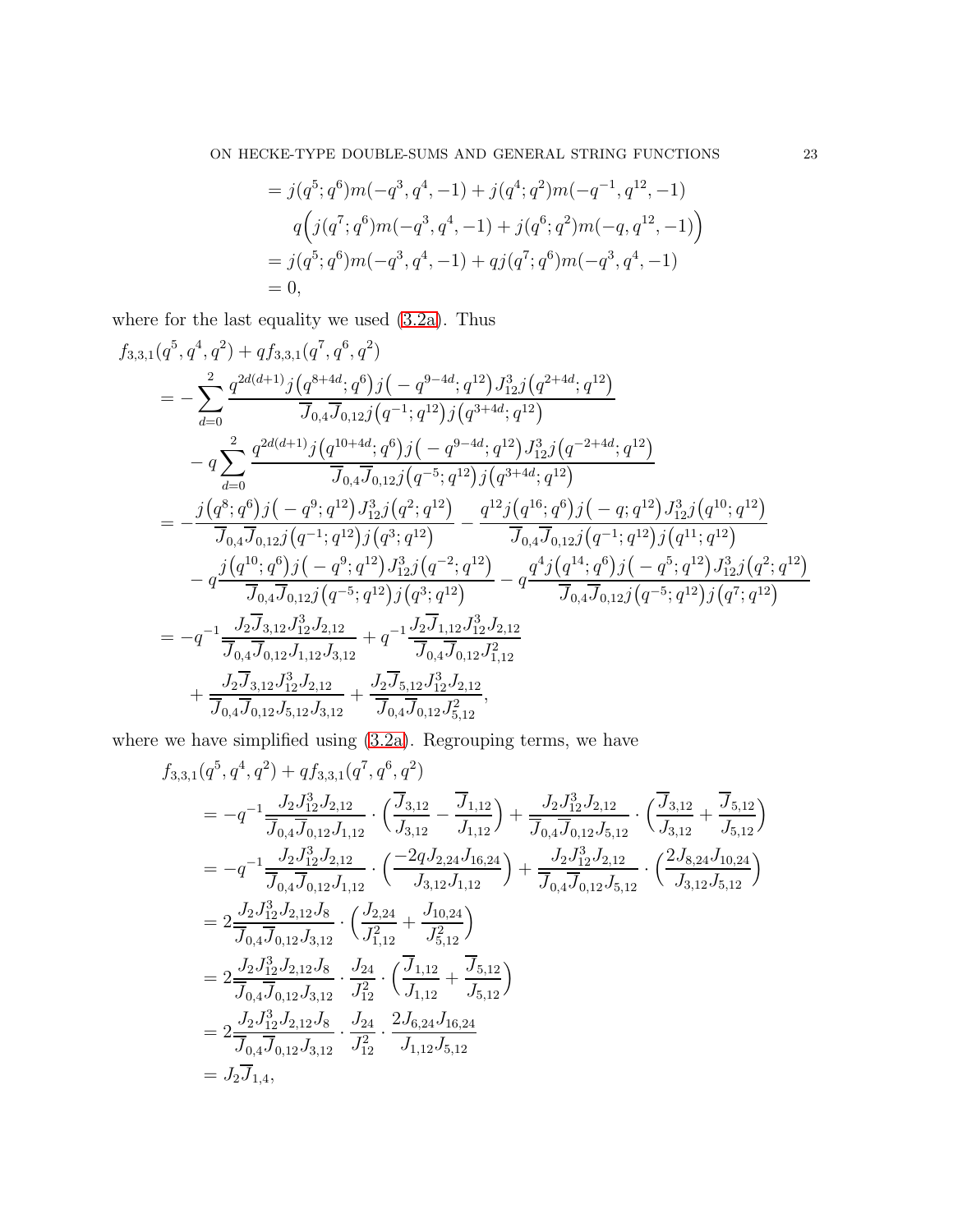where we used  $(3.3b)$  and  $(3.3c)$  for the second equality, regrouped terms, used elementary product rearrangements, used [\(3.3c\)](#page-6-2) for the penultimate equality, and then finished with more product rearrangements.

<span id="page-23-0"></span>We prove [\(7.1g\)](#page-15-13). This follows from substituting  $q \to -q$  in [\(7.1f\)](#page-15-12).

## 8. COMPUTING LEVEL  $N = 2$  string functions: EXAMPLES

8.1. The string function  $c_{20}^{20} - c_{02}^{20}$  [\(2.21a\)](#page-4-1): We give two proofs of identity [\(2.21a\)](#page-4-1). For the first proof, we use Theorem [2.6](#page-3-2) to obain

$$
c_{20}^{20} = C_{0,0}^2(q) = \frac{q^{-\frac{1}{16}}}{J_1^3} \cdot J_{1,2} \overline{J}_{3,8},\tag{8.1}
$$

$$
c_{02}^{20} = C_{0,0}^2(q) = \frac{q^{\frac{7}{16}}}{J_1^3} \cdot J_{1,2} \overline{J}_{1,8}.
$$
 (8.2)

Combining terms and using [\(3.2b\)](#page-5-4), we have

$$
c_{20}^{20} - c_{02}^{20} = \frac{q^{-\frac{1}{16}}}{J_1 J_2} \cdot \left(\overline{J}_{3,8} - q^{\frac{1}{2}} \overline{J}_{7,8}\right) = \frac{q^{-\frac{1}{16}}}{J_1 J_2} \cdot j(q^{1/2}; q^2) = \frac{q^{-\frac{1}{16}}}{J_1^2} j(q^{1/2}; q^{3/2}),
$$

where used [\(2.24\)](#page-5-2) with  $m = 2$  and the two product rearrangements  $J_{1,2} = J_1^2/J_2$  and  $J_{1,4} = J_1 J_4 / J_2.$ 

For the second proof, we use [\[9,](#page-26-5) Theorem 1.1] to obtain

$$
c_{20}^{20}(q^2) - c_{02}^{20}(q^2) = C_{0,0}^2(q^2) - C_{2,0}^2(q^2)
$$
  
= 
$$
\frac{q^{-\frac{1}{8}}}{J_2^3} \cdot \left(f_{2,2,1}(-q^3, q^2, q^2) - qf_{2,2,1}(-q^5, q^4, q^2)\right).
$$

We next recall Corollary [3.11.](#page-9-4) We have

$$
h_{2,2,1}(-q^3, q^2, q^2, -1, -1) - qh_{2,2,1}(-q^5, q^4, q^2, -1, -1)
$$
  
=  $j(-q^3; q^4)m(q, q^2, -1) + j(q^2; q^2)m(-q, q^4, -1)$   
 $- q \cdot (j(-q^5; q^4)m(q, q^2, -1) + j(q^4; q^2)m(-q, q^4, -1))$   
=  $j(-q^3; q^4)m(q, q^2, -1) - qj(-q^5; q^4)m(q, q^2, -1)$   
= 0,

where the last equality follows from  $(3.2a)$ . Hence from Corollary [3.11:](#page-9-4)

$$
f_{2,2,1}(-q^3, q^2, q^2) - q f_{2,2,1}(-q^5, q^4, q^2)
$$
  
= 
$$
-\frac{q^2 j (q^6; q^4) j (q; q^4) J_4^3 j (-q^4; q^4)}{4 \overline{J}_{2,8} \overline{J}_{4,16} j (q; q^4) j (-q^3; q^4)} + q \frac{j (q^6; q^4) j (-q^3; q^4) J_4^3 j (-1; q^4)}{4 \overline{J}_{2,8} \overline{J}_{4,16} j (q^{-1}; q^4) j (-q; q^4)}
$$
  
= 
$$
\frac{J_{2,4} J_{1,4} J_4^3 \overline{J}_{0,4}}{2 \overline{J}_{2,8} \overline{J}_{4,16} J_{1,4} \overline{J}_{1,4}}
$$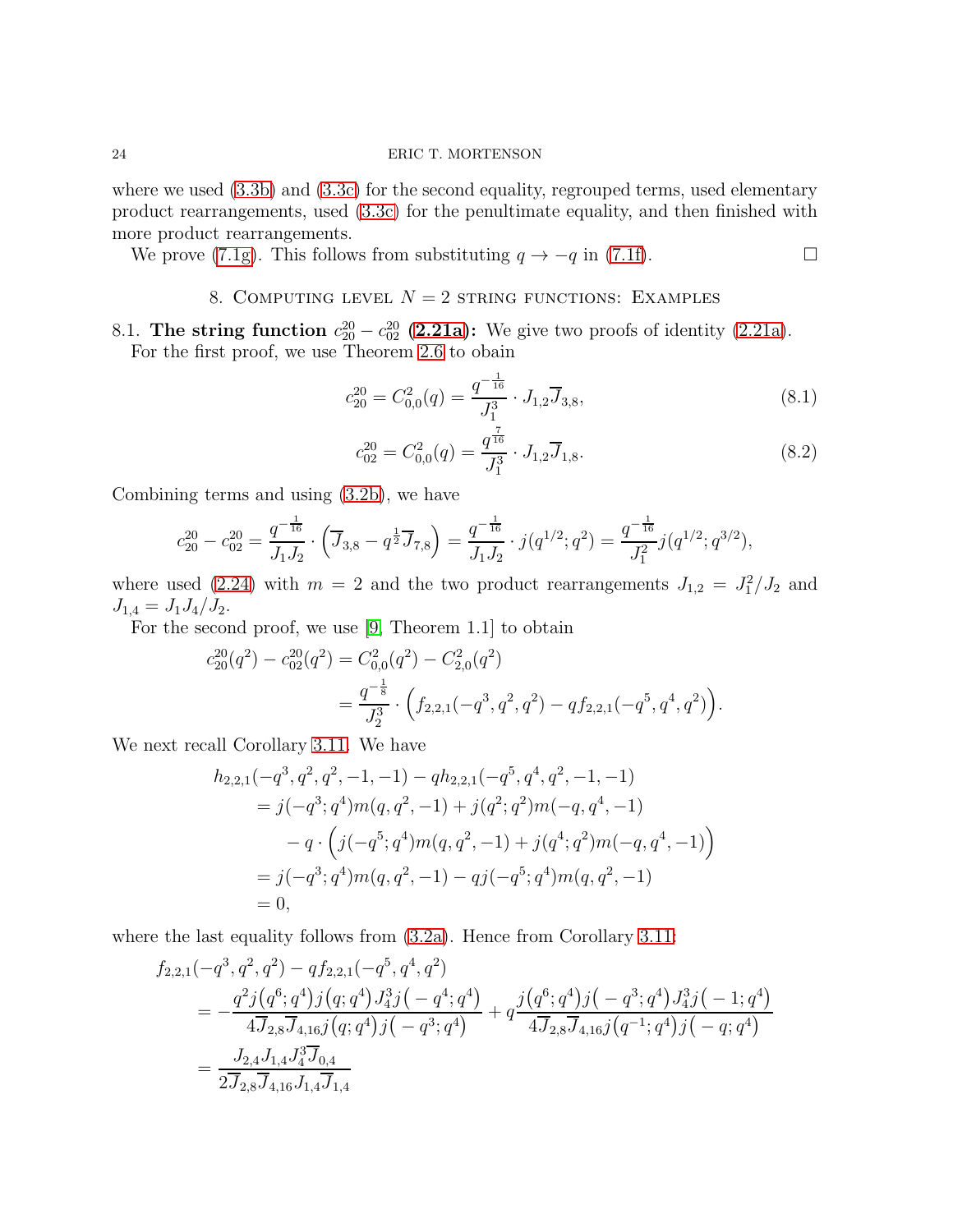$= J_1 J_2,$ 

where the last equality follows from product rearrangements.

<span id="page-24-0"></span>9. COMPUTING LEVEL  $N = 3$  string functions: EXAMPLES 9.1. The string function  $c_{12}^{30}$  [\(2.22a\)](#page-4-5): Using Theorem [2.6](#page-3-2) gives

$$
c_{12}^{30} = C_{2,0}^3(q) = \frac{q^{\frac{71}{120}}}{J_1^2} \cdot J_{3,15}.
$$
\n(9.1)

9.2. The string function  $c_{30}^{30} - c_{12}^{30}$  [\(2.22b\)](#page-4-2): Using Theorem [2.6](#page-3-2) gives

$$
c_{30}^{30} = C_{0,0}^3(q) = \frac{q^{-\frac{3}{40}}}{J_1^2} \cdot (J_{8,15} - qJ_{2,15}).
$$
\n(9.2)

From  $(2.24)$  with  $m = 3$  and  $(3.2a)$ , we have

$$
J_{2,5} = J_{21,45} - q^2 J_{36,45} + q^3 J_{6,45},
$$

and under the substitution  $q \to q^{1/3}$  we have

$$
j(q^{2/3}; q^{5/3}) = J_{7,15} - q^{2/3} J_{12,15} - q J_{2,15}.
$$

Identity [\(2.22b\)](#page-4-2) is now straightforward

$$
c_{30}^{30} - c_{12}^{30} = \frac{q^{-\frac{3}{40}}}{J_1^2} \cdot (J_{8,15} - qJ_{2,15} - q^{2/3}J_{3,15}) = \frac{q^{-\frac{3}{40}}}{J_1^2} \cdot j(q^{2/3}; q^{5/3}).
$$

9.3. The string function  $c_{21}^{21} - c_{03}^{21}$  [\(2.22c\)](#page-4-3): Using Theorem [2.6](#page-3-2) gives

$$
c_{21}^{21} = C_{1,1}^3(q) = \frac{q^{-\frac{1}{120}}}{J_1^2} \cdot J_{6,15},\tag{9.3}
$$

$$
c_{03}^{21} = C_{3,1}^3(q) = \frac{q^{\frac{13}{40}}}{J_1^2} \cdot (J_{11,15} + q J_{1,15}). \tag{9.4}
$$

From  $(2.24)$  with  $m = 3$  and  $(3.2a)$ , we have

$$
J_{1,5} = J_{18,45} - qJ_{33,45} - q^4 J_{3,45}.
$$

The substitution  $q \to q^{1/3}$  yields

$$
j(q^{1/3}; q^{5/3}) = J_{6,15} - q^{1/3} J_{11,15} - q^{4/3} J_{1,15}.
$$

Hence

$$
c_{21}^{21} - c_{03}^{21} = \frac{q^{-\frac{1}{120}}}{J_1^2} \Big[ J_{6,15} - q^{1/3} \cdot (J_{11,15} + qJ_{1,15}) \Big] = \frac{q^{-\frac{1}{120}}}{J_1^2} \cdot j(q^{1/3}; q^{5/3}).
$$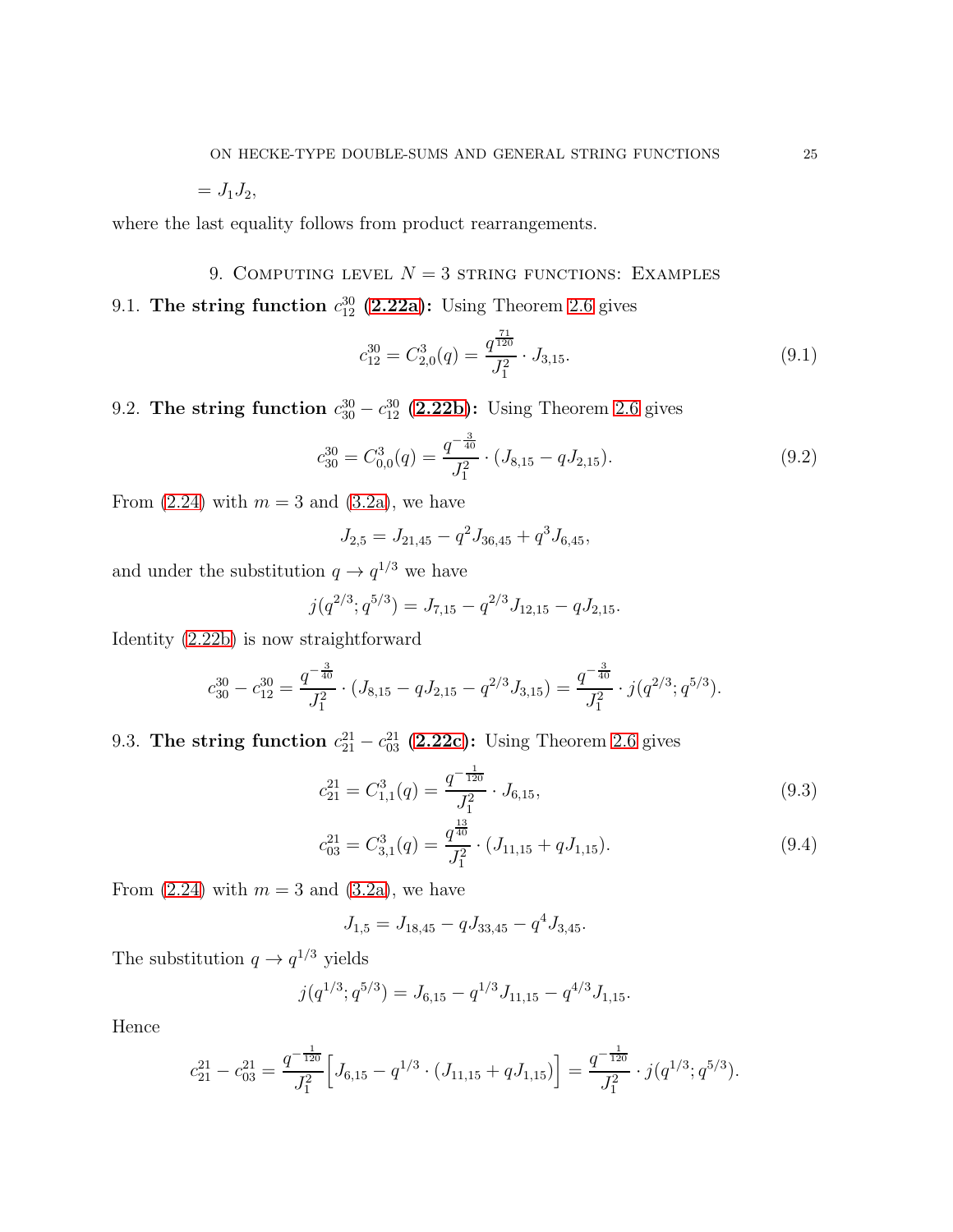### 10. COMPUTING LEVEL  $N = 4$  string functions: EXAMPLES

<span id="page-25-0"></span>10.1. The string function  $c_{40}^{40} - 2c_{22}^{40} + c_{04}^{40} + 2c_{04}^{22} - 2c_{22}^{22}$  [\(2.23a\)](#page-5-0). Using Theorem [2.6](#page-3-2) gives

$$
c_{40}^{40} = C_{0,0}^4(q) = \frac{q^{-\frac{1}{12}}}{2J_1^2} \cdot (\overline{J}_{3,6} + J_{1,2}),\tag{10.1}
$$

$$
c_{22}^{40} = C_{2,0}^4(q) = \frac{q^{\frac{2}{3}}}{J_1^2} \overline{J}_{6,24},\tag{10.2}
$$

$$
c_{04}^{40} = C_{4,0}^4(q) = \frac{q^{-\frac{1}{12}}}{2J_1^2} \cdot (\overline{J}_{3,6} - J_{1,2}),
$$
\n(10.3)

$$
c_{40}^{22} = C_{0,2}^4(q) = \frac{q^{\frac{1}{4}}}{J_1^2} \overline{J}_{1,6},\tag{10.4}
$$

$$
c_{22}^{22} = C_{2,2}^4(q) = \frac{1}{J_1^2} \overline{J}_{2,6}.
$$
\n(10.5)

Hence

$$
c_{40}^{40} - 2c_{22}^{40} + c_{04}^{40} + 2c_{04}^{22} - 2c_{22}^{22}
$$
  
=  $\frac{1}{J_1^2} \cdot \left( q^{-\frac{1}{12}} \overline{J}_{3,6} - 2q^{\frac{2}{3}} \overline{J}_{6,24} + 2q^{\frac{1}{4}} \overline{J}_{1,6} - 2 \overline{J}_{2,6} \right)$   
=  $\frac{1}{J_1^2} \cdot \left( q^{-\frac{1}{12}} (\overline{J}_{12,24} + q^3 \overline{J}_{0,24}) - 2q^{\frac{2}{3}} \overline{J}_{6,24} + 2q^{\frac{1}{4}} (\overline{J}_{8,24} + q \overline{J}_{20,24}) - 2(\overline{J}_{10,24} + q^2 \overline{J}_{22,24}) \right)$   
=  $\frac{q^{-\frac{1}{12}}}{J_1^2} \cdot \left( \overline{J}_{12,24} + q^3 \overline{J}_{0,24} - 2q^{\frac{3}{4}} \overline{J}_{6,24} + 2q^{\frac{1}{3}} \overline{J}_{8,24} + 2q^{\frac{4}{3}} \overline{J}_{20,24} - 2q^{\frac{1}{12}} \overline{J}_{10,24} - 2q^{\frac{25}{12}} \overline{J}_{22,24} \right)$   
=  $\frac{q^{-\frac{1}{12}}}{J_1^2} \cdot j(q^{1/12}; q^{1/6}),$ 

where the second equality follows from  $(2.24)$  with  $m = 2$ , and the last equality follows from Lemma [3.4.](#page-6-1)

#### Acknowledgements

We would like to thank O. Warnaar for helpful comments and suggestions. This research was supported by Ministry of Science and Higher Education of the Russian Federation, agreement No. 075-15-2019-1619.